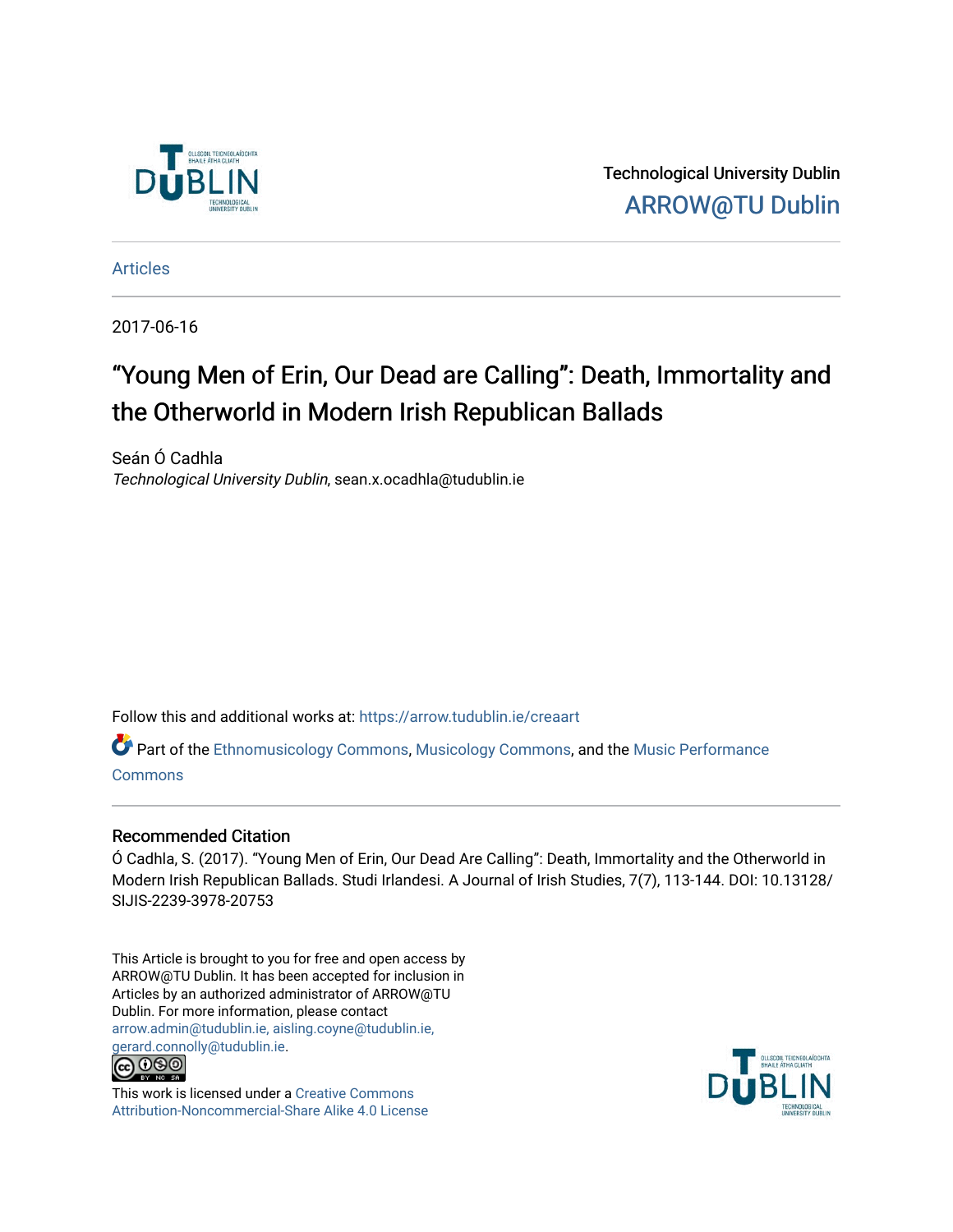## "Young Men of Erin, Our Dead Are Calling"1 : Death, Immortality and the Otherworld in Modern Irish Republican Ballads

*Seán Ó Cadhla* College of Arts and Tourism, Dublin Institute of Technology (<sean.ocadhla@dit.ie>)

#### *Abstract*:

Irish physical-force Republicanism has long been noted for its tendency to promote the tropes of martyrdom and immortality as core tenets of its ideological belief system. This essay sets out to examine the *genre* of Republican death ballads so as to identify how such essentialist concepts are represented and promoted within the attendant song tradition. Particular attention will be paid to works that deploy overtly supernatural tropes in order to articulate the key Republican concept of heroic immortality. The present research will demonstrate the consistency with which such narrative devices have been retained within the Republican song tradition into the late twentieth century and beyond, a time when their utilisation had become largely redundant within the broader folksong tradition.

*Keywords*: Ballad, Immortality, Ireland, Irish Republicanism, Revenant

While Irish Republicanism has received growing levels of academic focus in recent years, its attendant ballad tradition continues to avoid scholarly attention. Despite the enduring longevity of Republican ballads within Irish folksong, the *genre* is notable for a marked absence of published material, with the last major scholarly work being Zimmerman's *Songs of Irish Rebellion: Irish Political Ballads and Street Songs 1780-1900*, a 1967 publication which largely ignores twentieth century output. Considerable volumes of Repub-

<sup>1</sup> Quotation taken from the ballad 'Seán Mac Neela and Tony D'Arcy' (*The Harp: Songs and Recitations of Ireland*, 1960, 37).

> ISSN 2239-3978 (online) http://www.fupress.com/bsfm-sijis 2017 Firenze University Press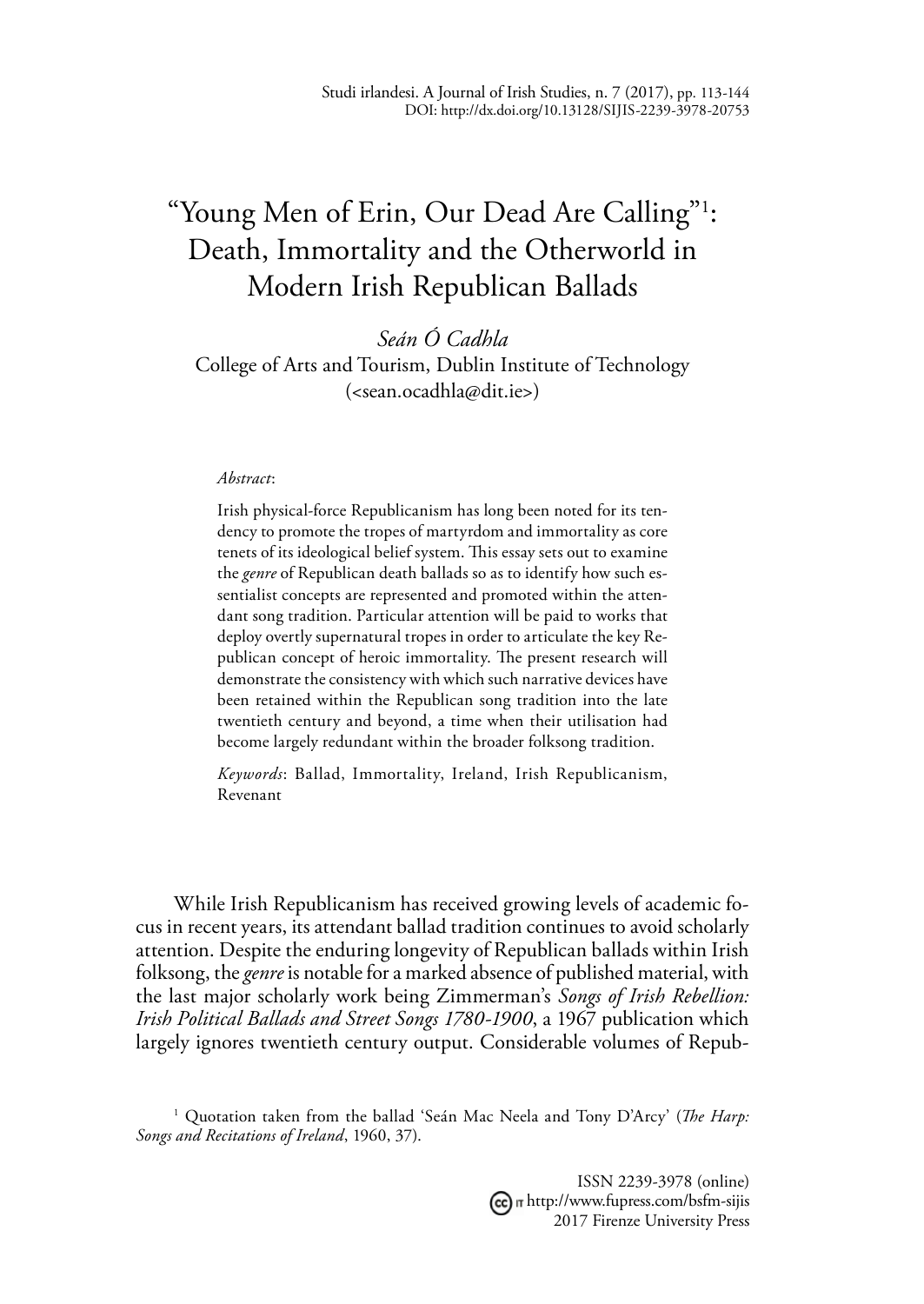lican songbooks continue to be published up to the present but contain little, if any, by way of literary analysis or commentary. As ancillary literature, the popular ballad provides an invaluable insight into the shifting ideological sands of Irish Republicanism – as well as the communities from which it continues to draw popular support – and its absence from any scholarly evaluation creates a considerable academic lacuna.

In its more dogmatic, physical-force manifestations, Irish Republicanism displays an essentialism that promotes the tropes of martyrdom and immortality as core tenets of its ideological belief system. The following essay will demonstrate how such concepts have been popularly represented within Republican song culture through the utilisation of supernatural and/or revenant tropes in ballads narrating the deaths of militants. The present work focuses exclusively on works from the twentieth century, a time when the composition of such narratives had become largely redundant within the broader folksong tradition, their more extreme manifestations from previous eras being largely rationalised by performers and composers alike (Ellis 1979, 170, 178). Despite their almost universal abandonment elsewhere, such culturally defunct narratives have been retained within modern Irish Republican ballads with a remarkable consistency. In the works under review, a sense of thematic 'other' is pervasive and all show considerable diversity in terms of afterlife locations, spiritual transitions, resurrections, ghosts and revenants, among others. Thus, the current work does not focus exclusively on any one particular aspect of the supernatural: instead, it is intended as a broad academic overview of the varying ways in which Republican death and immortality are represented via the medium of the popular political ballad in Ireland. In doing so, a suitable literary paradigm is provided through which these key ideological concepts can be satisfactorily analysed and developed within the broader scholarly framework of modern Irish Republicanism.

The origins of modern Irish Republicanism can be traced to political events of the late eighteenth century, when the varying forces of Irish separatism embraced the principles of modern European Republicanism, having being significantly influenced by the successes of both the American and the French Revolutions (Adams 1986, 133; Bishop and Mallie 1987, 18; English 2006, 95-96; Sanders 2011, 22; *et al*.). In tandem with the core objective of establishing an independent 32-county state, Irish Republicanism has consistently displayed a quasi-theological adherence to the tropes of protracted endurance and heroic self-sacrifice, at times elevating them to essential prerequisites of national liberation (Coogan 1980, 14; Kearney 1980-1981, 62; Sweeney 2004, 338-339). One of the most totemic and enduring articula-

\* \* \*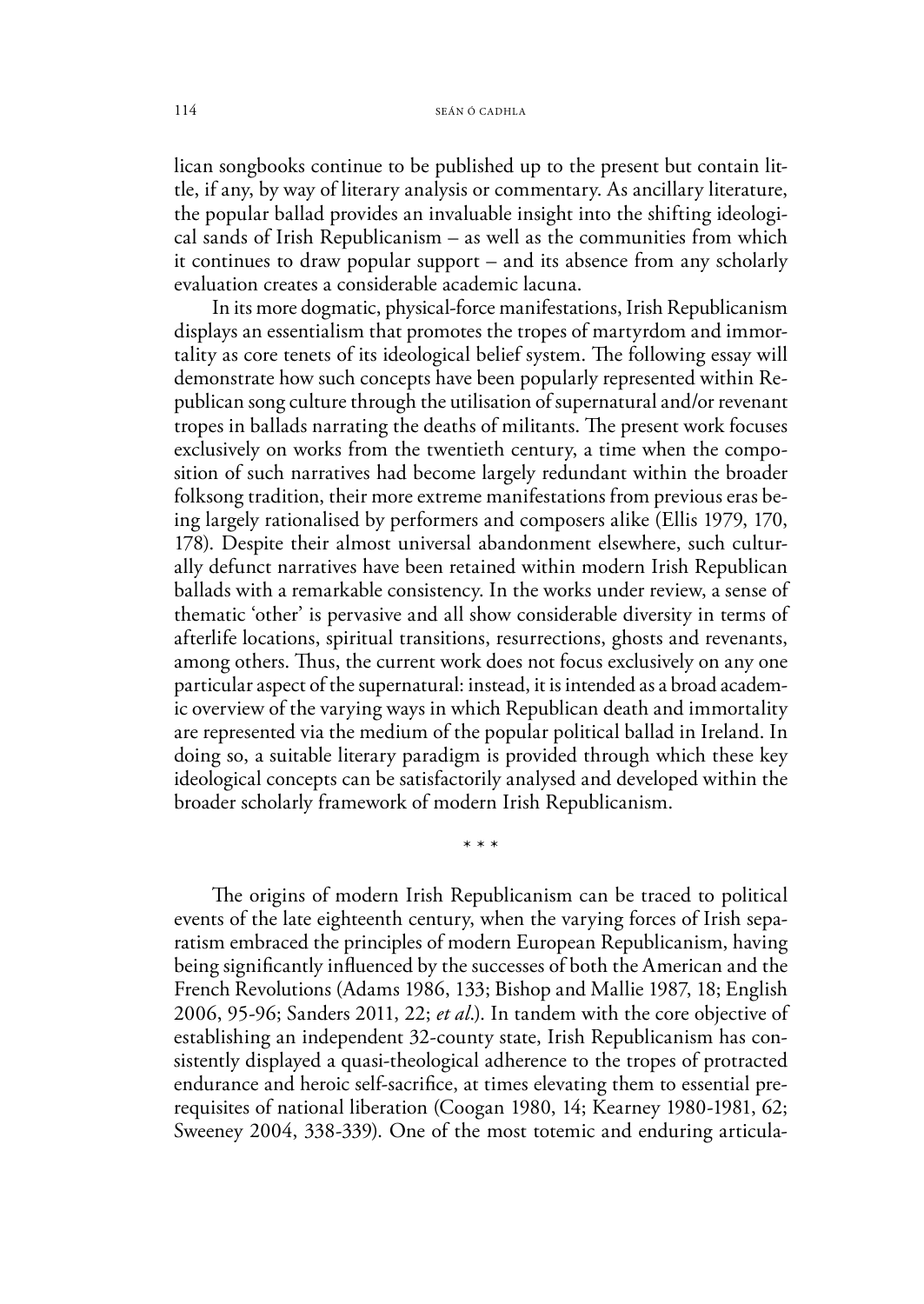tions of same was by Patrick Pearse<sup>2</sup> who famously declared that: "Life springs from death; and from the graves of patriot men and women spring living nations" (1916, 133-137). Bishop and Mallie have argued that this concept of "turn[ing] disaster into an emotional triumph" has created "[t]he perverse psyche of Republicanism" (1987, 455) in which failure through ideological adherence will invariably supersede advances made through expedient political pragmatism (Ó Broin 2009, 13; Frampton 2011, 83-85, 281; Sanders 2011, 9). With the binary of sacrificial martyrdom and national liberation occupying such an elementary position within physical-force Republicanism, a resultant immortality has become embedded within its ideological belief structure, with death regularly obfuscated as a transient event in which the self-sacrificing Republican volunteer has willingly participated. Consequently, militants who have lost their lives quickly transcend their status as earthly patriots and come to be revered by the Republican community as mythological "hero-martyrs" (McCann 2003, 928). As shown throughout the following selection of ballads, such immortality is accentuated by the utilisation of the tropes of suffering, death and resurrection, such metaphorical representations of the eternal Republican deliberately mirroring the unrealised vision of the arisen, liberated Ireland.

While all Republican ballads ultimately fulfil the basic propaganda requirements of political song by serving as platforms for the interwoven tropes of heroic bravery, patriotism, national liberation, etc., those containing death narratives perform a separate and very specific function. Such works are essentially commemorative in nature and are quite often hagiographic; however, they also display a clear narrative duality, by being thematically inspirational in parallel with their primary commemorative focus. In such instances, they seek to serve as inspirational constructs by providing exemplars that future generations are expected to emulate. Thus, within Republican ballad narrative, the twin tropes of self-sacrifice and immortality primarily serve as dramatic devices used to reinforce this commemorative/inspirational dichotomy and essentially act as the fulcrum for this propagandistic binary. By deliberately focussing the narrative on the Republican's martyrdom, the audience is explicitly warned to never allow the sacrifice made to have been in vain. Thus, the ballads serve an instructive role as a motivation-cum-warning to the living. In such instances, the (specifically Republican) audience is not simply inspired to complete the project of national liberation, but is also urged to emulate the sacrificial path taken by the now deceased volunteer, should

<sup>2</sup> Patrick Pearse (1879-1916) was a Dublin-born barrister, poet, playwright, educationalist, Irish-language revivalist and Republican militant. On May 3, 1916, he was executed by firing squad in Kilmainham Jail, Dublin, for his role in the Easter Rising. The quotation cited is from his graveside oration for Fenian leader Jeremiah O'Donovan Rossa (1831- 1915), delivered on August 1, 1915.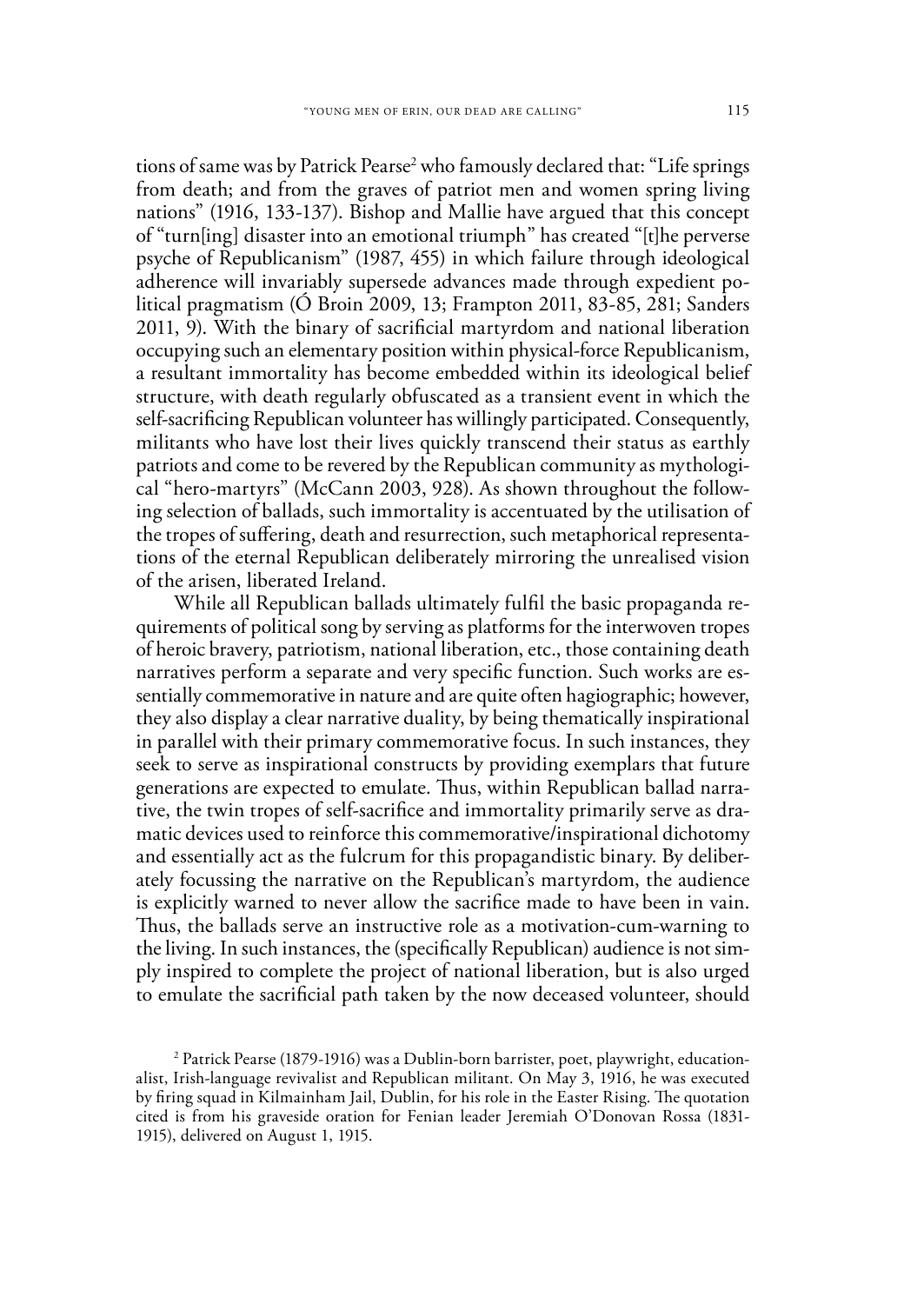this ultimately prove necessary<sup>3</sup>. Republican death ballads, therefore, function as unifying narratives between past and future events, but perhaps more importantly, they also act as facilitators in the intrinsically cyclical culture of militant Irish Republicanism. This is achieved by both commemorating past, and seeking to inspire, future armed activity in equal measure<sup>4</sup>. This dramatic utilisation of the dead as motivation for the living, combined with the promotion of a glorious immortality, has led to a deliberate ambiguity between matters corporeal and otherworldly within Republican cultural narrative. As the following analysis will show, such ambiguity is reflected in the retention of paranormal tropes throughout the canon of modern Republican ballads, despite such dramatic devices having been either significantly rationalised or wholly discarded elsewhere within traditional folksong during the modern era.

\* \* \*

Given that the metaphorical resurrection and rebirth of Ireland is well attested as far back as the *aisling*<sup>5</sup> poetic *genre* of the XVII and XVIII centuries, it is unsurprising that ethereal depictions of Ireland have been retained throughout the modern canon of Republican song. Thematic representations of death as a transitional gateway to a heroic afterlife in Ireland are evident in "Shall My Soul Pass Through Old Ireland?" (*Songs of Resistance* 2001, 80), "Take Me Home To Mayo" (*ibidem*, 75) and "Brave Frank Stagg"6 , works which document the final hours of three IRA hunger strikers who died in English prisons7 . All three are narrated by the dying republicans themselves,

3 The hunger strike ballad "Mac Swiney Thought Us How To Die" provides an explicit example of such sentiment (*Songs of Resistance* 2001, 99).

<sup>4</sup> These dialectic representations are manifest at Republican commemorations which form an indispensable component of the tradition. Such events are deeply ritualistic and traditionally involve marches (led by IRA colour parties) to Republican graves and are comparable to religious pilgrimages in protocol. In such activities, physical-force republicans essentially seek to contemporise their history and thus, legitimise their actions (Currie and Taylor, eds, 2011, 81-84). 5

<sup>5</sup> "Vision". In such output, Ireland will appear in (generally very beautiful) female form, lamenting the condition of the Irish people under British rule. She will then invoke a young man to arise from his degeneracy and strive on her behalf. Shields notes the clearly erotic subtexts in such representations (1992-1993, 171).

Accessed at: <http://mudcat.org/thread.cfm?threadid=32684> (05/2017).

7 The three in question are Terence MacSwiney (1879-1920), Michael Gaughan (1949- 1974) and Frank Stagg (1942-1976). The former was Lord Mayor of Cork at the time of his arrest for "possession of seditious materials" in August 1920 (Flynn 2011, 43). MacSwiney died on October 25, 1920 after 74 days on hunger strike, the longest recorded fast to death by a Republican political prisoner. Michael Gaughan was convicted and sentenced to seven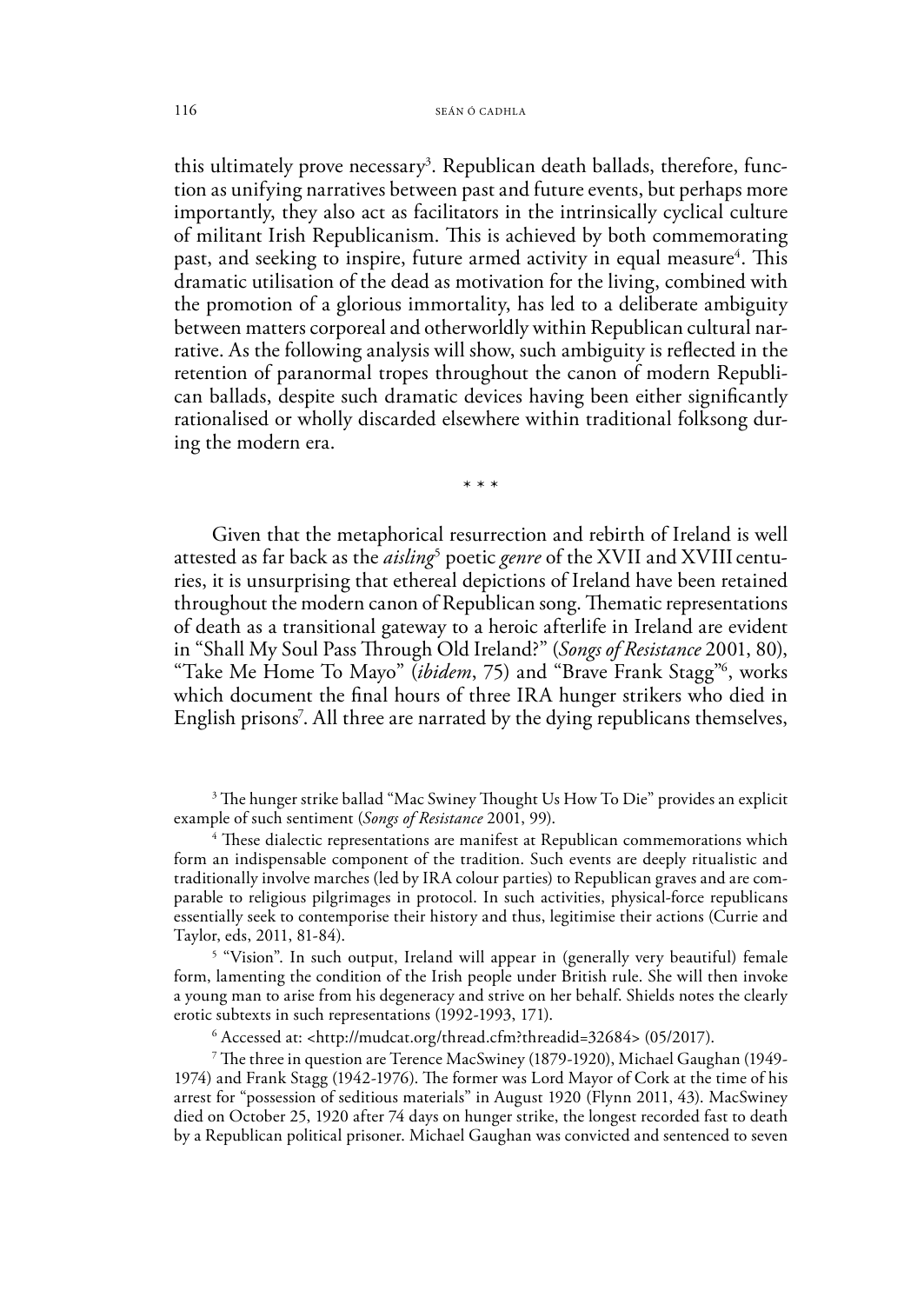with each articulating predictive accounts of posthumous, spiritual journeys back to Ireland. Despite the obviously corporeal aspect of narratives related by still living subjects, all three works convey an unavoidable sense of the ethereal. As is the norm in Republican ballad culture, the offences for which the three were originally convicted are essentially irrelevant and are deliberately eschewed (Ó Cadhla 2017, 96), resulting in narratives concentrating exclusively on the spiritual transition of the dying hunger strikers. In each of the three works, the concept of a posthumous journey is not restricted to the religious context of a celestial otherworld as all three primarily focus on the men's dying wishes to be brought home to Ireland, a feature explicit in two of the titles. The trope of pilgrimage, coupled with the ritualistic descriptions of the journey home, is solidified by the utilisation of imagery conveying a pervasive sense of place and belonging in Ireland, juxtaposed against total alienation within Britain. Such unavoidable references to home and location have a binary force from a Republican perspective: firstly, they reflect the role – however self-appointed – of the Republican guerrilla as a defender of his/ her community, but also serve to portray Britain as an invader, representative of an alien, unwelcome presence<sup>8</sup>. Thus, each narrative depicts Britain as being at best, a torturous purgatory or at worst, a hell which must be endured before the return to Ireland. The latter is in turn described in deliberately affectionate language as the heavenly destination that awaits the Republican hero-martyr. Descriptions of the remains returning to Ireland are infused with ritualistic imagery and contain spiritual subtexts that evoke a form of sacred journey that the dying republican must undertake to complete his sacrifice. The hunger strikers are each portrayed as being indifferent to their impending death, displaying a stoicism commonly found in Republican execution ballads (Zimmerman 1967, 70; O'Brien 2003, 159-161). In parallel with such fatalism, their only concern appears to be the aforementioned wish to be brought 'home', which is portrayed as a heavenly deliverance from their Hellish suffering in English prisons. This journey is, of course, not simply their wish to be returned to Ireland for burial, but is representative of both their physical and spiritual liberation and, by extension, an analogy for the newly resurrected and, thus, liberated Ireland.

years imprisonment in 1971 for his role in a bank raid. He embarked on a hunger strike for recognition as a political prisoner and for repatriation to an Irish prison and died on June 3, 1974. Along with six others, Frank Stagg was convicted of arson in 1973 and sentenced to ten years' imprisonment. During his time in several English jails, Stagg undertook four separate hunger strikes, the last of which was to lead to his death on February 12, 1976. For further reading on the centrality of hunger striking within Irish Republicanism, see Coogan 1980, Beresford 1987, O'Malley 1990, Hennessy 2013.

<sup>8</sup> For an analysis of the local defensive dynamic of physical-force Republicanism, see Alonso 2002, 38-66 and Moloney 2002, 80-87, 229.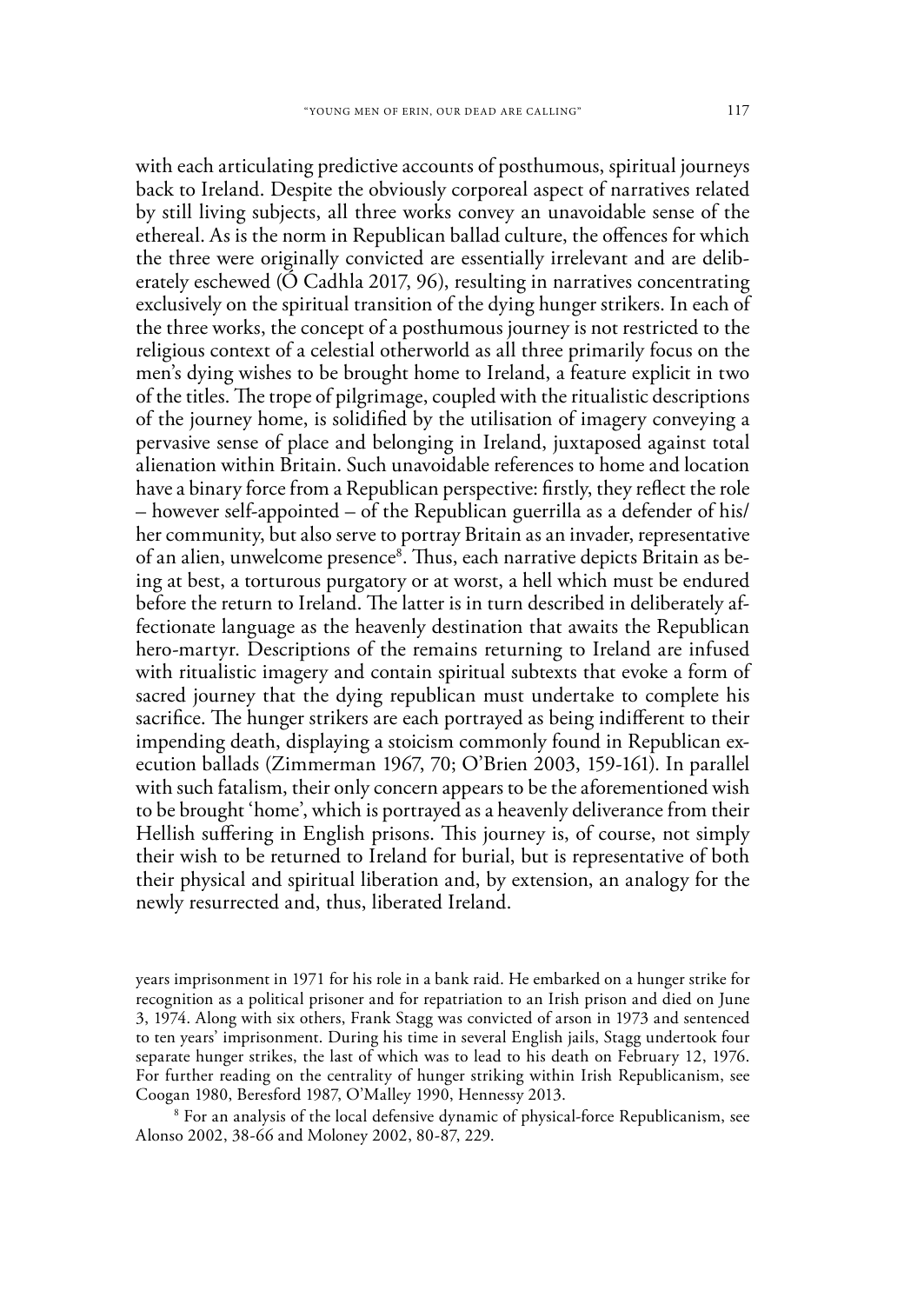The motif of the sacred journey is evident in "Take Me Home To Mayo", in which both "home" and "Mayo" are cited in each of the four lines of the chorus. The ballad has just two verses – placed between the three refrains of the 'homeward-bound' chorus – which contrast the idyllic life enjoyed by Gaughan in Ireland with his grim existence as a political prisoner on hunger strike in England. In Verse 1, the audience is presented with Gaughan as a young man in Mayo who has been compelled to leave home and take action against external aggression. The notion of a 'reluctant revolutionary' predominates, a popular feature of the Republican ballad tradition. He is dying in Verse 2, thoroughly alienated in Britain and wishing simply to be brought home. The clear sense of pilgrimage alluded to in the ballad was also evident throughout Gaughan's funeral proceedings in which his remains were escorted by IRA colour parties through Irish emigrant areas of North London and similarly, from Dublin to Ballina via every town along the route<sup>9</sup>. Similarly, MacSwiney's questioning of the priest in the second narrative as to whether his soul shall "pass through old Ireland" is followed by a chorus which explicitly references his city of birth, along with places of close personal and familial connections. The deliberate use of descriptors such as "old", "little", "loving", "dear", "pure", "sanctified" in relation to Ireland convey a pervasive sense of homeliness and belonging, all of which are absent in Britain ("foreign", "dreary"), and which MacSwiney will only reconnect with following his journey home. While ballads from the late twentieth century generally convey a less overtly religious dynamic than earlier works (McCann 2003, 928), "Brave Frank Stagg" retains strong spiritual and quasi-religious subtexts. Unlike MacSwiney who sought consolation from a priest, Stagg's family appeal directly to God on his behalf. The presence of two women – his wife and mother – at Stagg's side deliberately evokes the Biblical crucifixion scene, as do his final words of consolation to his family as he nears death: " 'Ah, my loves,' the young man murmurs, 'do not cry your tears for me, / For my time is nearly over, and today I will be free' ")10. Again, the sense of place

9 In keeping with the ritualism associated with the Irish physical-force tradition, the tricolour draped on Gaughan's coffin was the same one used to cover MacSwiney's remains in 1920. Five months after Gaughan's death, the same tricolour was to be used again, this time on the coffin of IRA volunteer James McDade who was killed in a premature bomb explosion in Coventry, England. For a detailed account of Gaughan's death and funeral, see O'Donnell 2011, 201-207.

<sup>10</sup> This quotation is readily comparable with lyrics found in the traditional Irish-language crucifixion lament "Caoineadh na dTrí Muire" ("The Lament of Three Marys".) The relevant lines read: "Éist, a mháithrín, is ná bí cráite / Óchón is óchón-ó! / Tá mná mo chaointe le breith fós, a mhaithrín / Óchón is óchón-ó!" ("Listen, dear mother, and do not be tormented / Alas! Woe is me! / The women who will mourn for me have yet to be born / Alas! Woe is me!"). The Three Marys in question are Mary the Mother of Jesus, Mary Magdalene and Mary the Mother of James and Joseph.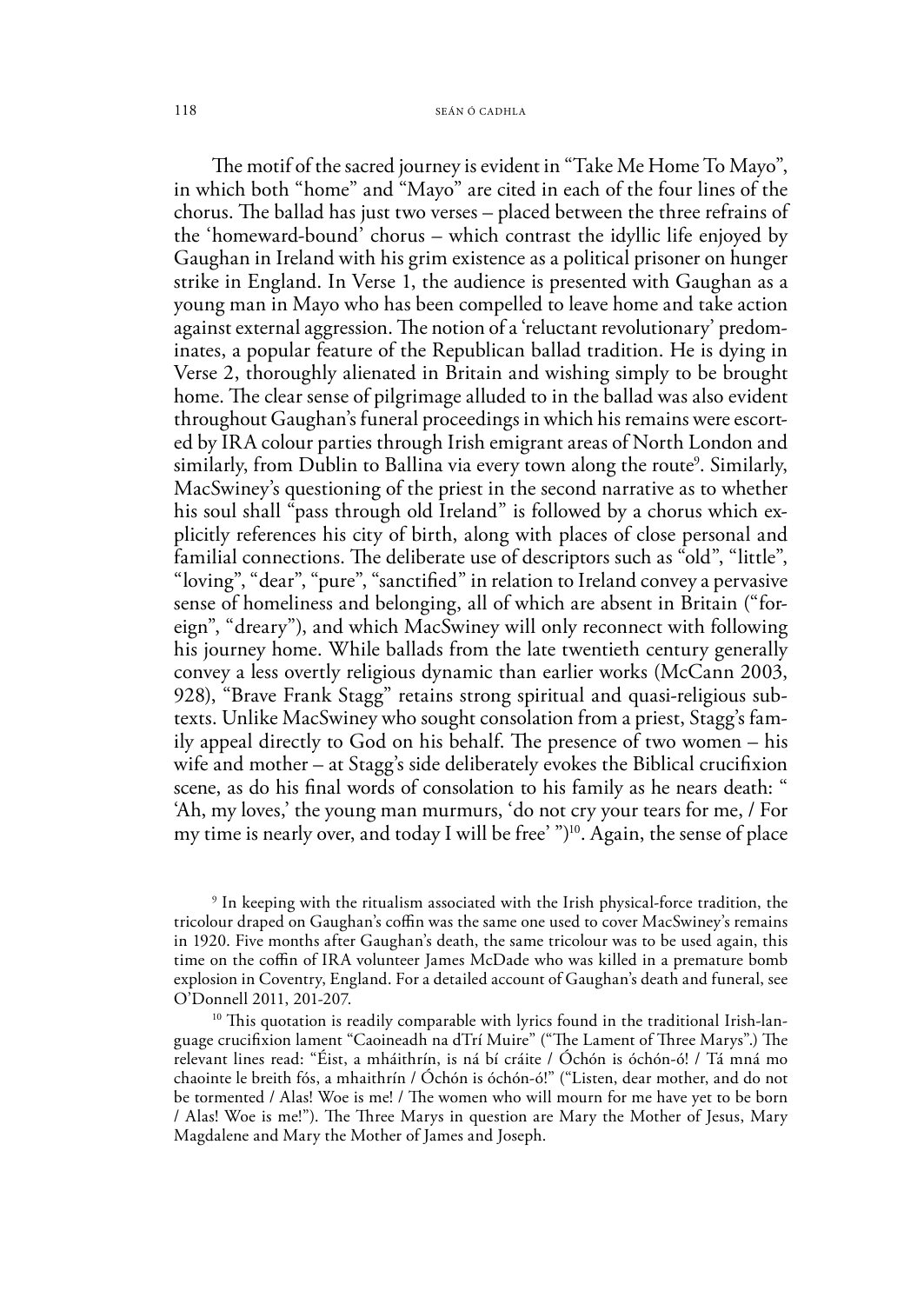and home is pervasive throughout ("Ireland/Erin" being mentioned three times, and "Mayo" twice, in just three verses), with Ireland again posited as the heavenly terminus that awaits the Republican at the end of his sacrificial journey. Before he dies, Stagg has a heavenly apparition and comforts his mother and wife with the words, "I can see a bright sun shining on my own green Mayo fields, / And I see dear Michael Gaughan, waiting there beneath the trees", again articulating an awaiting paradise which ensures – and indeed, celebrates – Republican immortality. In Stagg's case there was to be a further exposition of the Republican resurrection trope in the aftermath of his death, following a dispute regarding the hunger striker's legal instruction that he be afforded an IRA funeral and burial beside Gaughan. Unwilling to witness a similar display as had happened with the latter's funeral in 1974, the Irish government took the unprecedented decision to divert the aeroplane carrying Stagg's remains in order to frustrate a Republican funeral. He was interred three days later with 3 feet of concrete placed over his grave by police to prevent his reburial by the IRA. An armed police guard was removed from his grave in November 1976, at which point republicans – accompanied by a priest – tunnelled through the adjoining grave and reinterred Stagg beside Gaughan with full IRA honours $11$ . The discovery of the empty grave following his re-interment clearly evoke the opening of the tomb on Easter Monday and further accentuate the overtly Christian aspect of his self-immolation. In the popular Republican mindset, Stagg has finally completed his mortal suffering and is now not just spiritually, but also physically 'arisen' from the dead. Thus, he has become immortalised within Republican consciousness, as evidenced in the attendant ballad narrative: "But he lives in Erin's heart yet and wherever flies her flag, / Ireland's sons and Ireland's daughters will remember brave Frank Stagg".

Similar thematic portrayals of Ireland as an idyllic otherworld are liberally employed; however, numerous works also articulate a specific Republican Elysium beyond Ireland that all volunteers will ultimately reside in, similar to that alluded to in "Brave Frank Stagg"12. Ellis notes the widespread propensity for vagueness regarding descriptions of such locations, with a heaven of "definite theological connotations [and] Biblical descriptions" (1979, 176) by no means being the norm within traditional folksong<sup>13</sup>. Such output is ubiquitous throughout the *genre* of Republican ballads with narratives displaying constructs similar to that found in "Kevin Coen" (*Songs of Resist-*

<sup>&</sup>lt;sup>11</sup> For a detailed account of the considerable controversy surrounding Stagg's funeral, see O'Donnell 2011, 350-373.

<sup>&</sup>lt;sup>12</sup> A comparable heroic otherworld – *An Mag Mell* (The Plain of Happiness) – is well-attested in pre-Christian Irish warrior mythology. See MacKillop 2005, 24, 149, 213.

<sup>&</sup>lt;sup>13</sup> See also, Van Effelterre 2007, 69.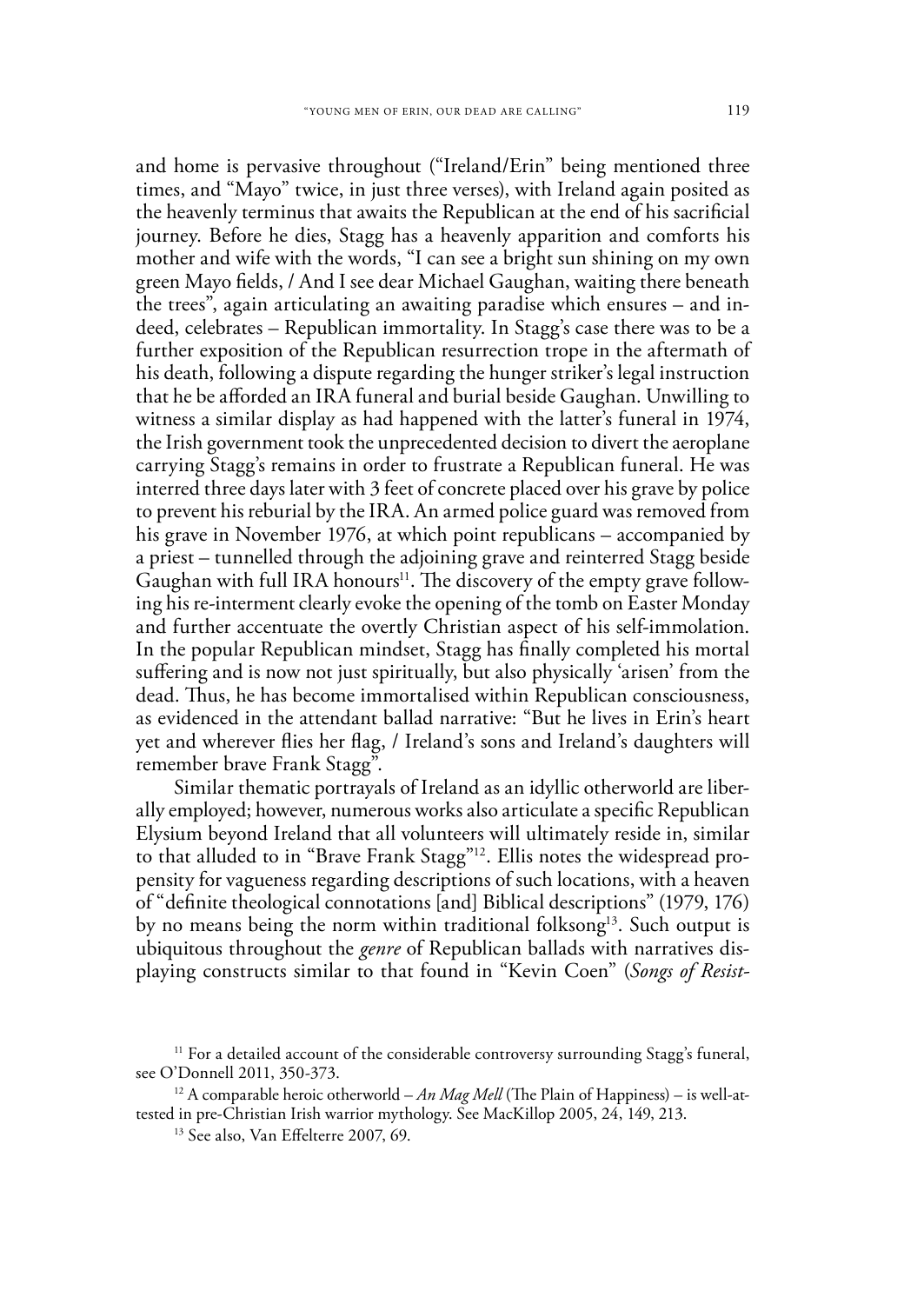*ance* 2001, 52<sup>14</sup> ("He has gone to join the company of Sligo's gallant dead, / The six men on Benbulbin's slopes who fought and nobly bled, / Sheeran, Breheny, Gorman, Savage<sup>15</sup>, who bravely faced the foe, *Are there to greet* the dauntless soul of Rusheen's Kevin Coen"), "Seán Sabhat<sup>16</sup> from Garryowen" *(ibidem, 39)* ("They have gone to join that gallant band of Plunkett<sup>17</sup>, Pearse and Tone<sup>18"</sup>), "The Ballad of John Greene" (*ibidem*, 51)<sup>19</sup>, ("Tonight amongst the martyrs of Erin, / God rest you, brave Johnnie Greene") and "Seán Mac Neela and Tony D'Arcy" (*The Harp: Songs and Recitations of Ireland* 1960,  $37$ <sup>20</sup>, whom we are told reside in "Halls Eternal" with "Ashe<sup>21</sup> … and brave MacSwiney". This dramatic ploy of reciting lists of martyred republicans from previous generations is a consistent feature of Republican song, described by Zimmerman as "strings of names … repeated in a litany like names of saints" (1967, 66). As well as accentuating Republican immortality, the practice also enables the ballad writer to convey a strong sense of historical continuity to the audience which in turn, is used to instil the con-

<sup>14</sup> Kevin Coen (1947-1975) was killed during a gun battle with the British Army on the Cavan-Fermanagh border on January 20, 1975.

<sup>15</sup> The six republicans in question here are Sligo anti-Treaty IRA members Seamus Devins, Brian MacNeill, Harry Benson, Paddy Carroll, Tommy Langan and Joseph Banks, all of whom were executed on Benbulbin Mountain, Sligo, by Irish Free State soldiers on September 20, 1922. Thomas Sheerin, Harry Breheny and Patrick Gorman – again, all from Sligo – were also killed by government forces during the Civil War period. Martin Savage was a native of Sligo, but was a member of the IRA's Dublin Brigade when he was killed in action on December 19, 1919.

<sup>16</sup> Seán Sabhat (1928-1957) was killed with Feargal O'Hanlon (1936-1957) during an IRA attack on Brookborough RUC station, County Fermanagh on New Year's Eve, 1956.

<sup>17</sup> Joseph Plunkett (1887-1916) was executed by firing squad in Kilmainham Jail, Dublin on May 4, 1916, for his role in the Easter Rising.

<sup>18</sup> Theobald Wolfe Tone (1763-1798) was a Dublin-born Protestant radical who was arrested and charged with treason for his role in the 1798 Rising. He died on November 19 of the same year from an alleged self-inflicted injury while in custody following a refusal of

<sup>19</sup> John Greene (1946-1975) was shot dead in disputed circumstances outside Castleblaney, County Monaghan on January 10, 1975. 20 Tony D'Arcy (b. 1906) and Seán McNeela (b. 1914) both died on hunger strike in

Dublin in 1940 (March 16 and 19, respectively) following their conviction for relatively minor political offences. The former was sentenced to three months for refusing to account for his movements and for not giving his name and address when arrested, with the latter receiving two years for "conspiracy to usurp a function of Government" by operating a pirate radio station (Flynn 2011, 95).

<sup>21</sup> Thomas Ashe (1885-1917) was sentenced to death for his role in the 1916 Rising, the sentence being later commuted to penal servitude for life. Following a general amnesty in June 1917, he was rearrested and charged with sedition and sentenced to two years hard labour. He embarked on a hunger strike for political status in Mountjoy Prison, Dublin, where he died from the effects of force-feeding by prison staff on September 25, 1917.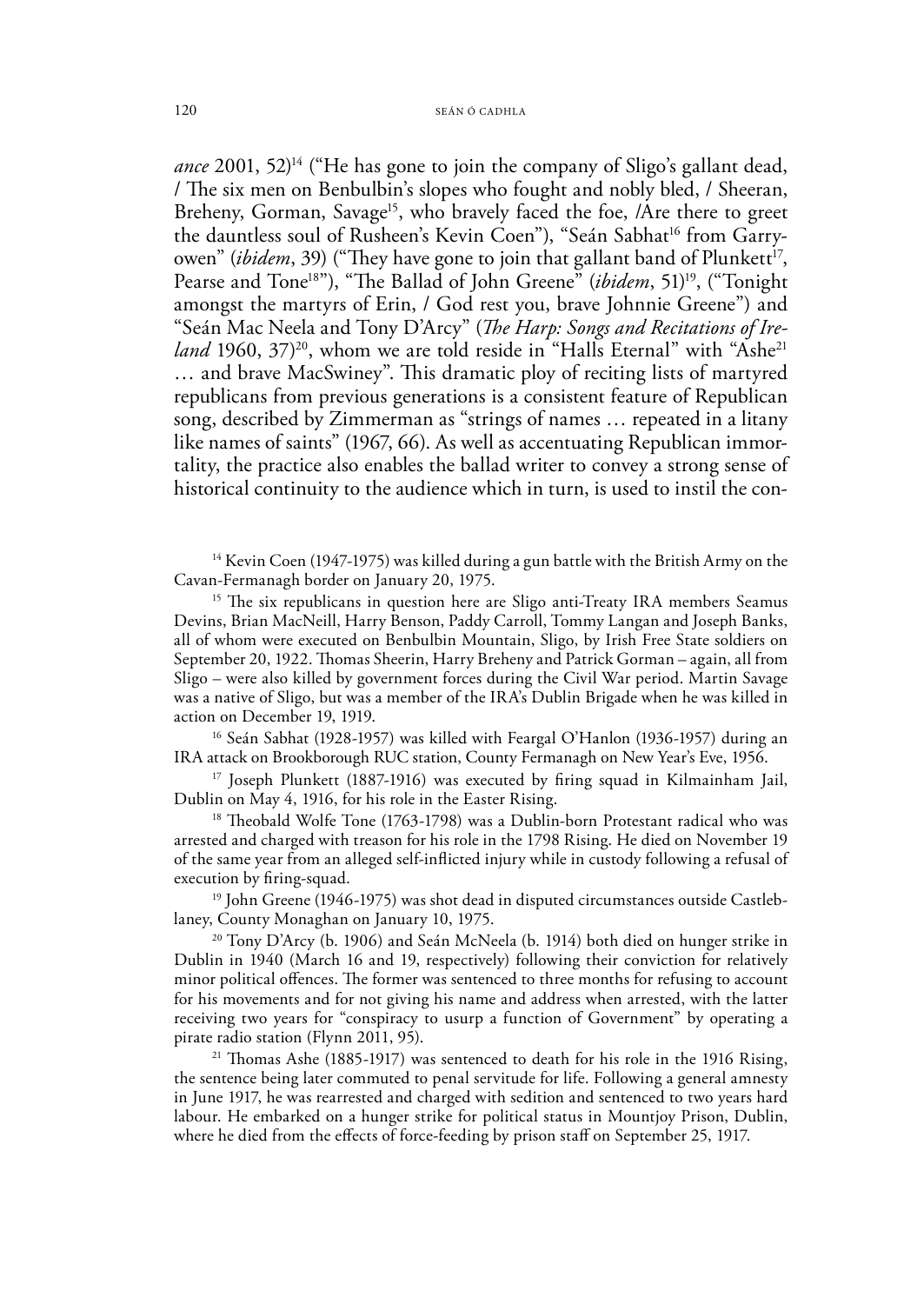temporary struggle with a greater political legitimacy, an essential feature of the physical-force tradition in Ireland<sup>22</sup>.

The trope of a heroic Republican Otherworld is developed significantly in several other works in which not only is the volunteer shown to be immortal within this realm – and consequently in the collective folkloric recall of the Republican community – but he/she is also portrayed as having physically transcended the grave. In such instances, the dead volunteer is no longer solely functioning as an ideologically inspirational figure from the relative distance of an abstract Republican paradise. Instead, he/she is also depicted as returning to Ireland – *post mortem* – to reinvigorate and lead the next generation of militants. This represents an interesting thematic shift from the three 'pilgrimage' ballads previously discussed. Here, Ireland is now no longer representative of an ethereal paradise that the volunteer will journey to after death; instead, it is a clearly physical setting to which the resurrected Republican will return in order to maintain the struggle and to encourage and ensure that others do likewise. Thus, the act of self-sacrifice is but one dimension of the Republican martyrdom trope, pointing further to the ballad narratives containing parallel commemorative and inspirational force, as previously argued.

An examination of such output reveals narratives that focus primarily on events before, and subsequent to, the actual death which the ballads were originally conceived to narrate. This deliberate obfuscation of death provides a seamless continuity between matters corporeal and ethereal and infuses the subjects with a pervasive sense of the eternal. Such immortality is manifest in "Hughes<sup>23</sup> Lives on Forever", a work which focuses on the military prowess of its subject in the years preceding his imprisonment, to the almost complete exclusion of his eventual self-immolation on hunger strike<sup>24</sup>. Indeed, Hughes' death is notably absent from the narrative, a feature re-enforced by the repetition of the ballad's title at the end of each verse and chorus, respectively. Thus, in spite of Hughes' death, his deeds are shown to be very much of the present as, "[t]he flame he carried now burns on", he is "[u]nconquered

 $22$  "For [dissident republicans], history offers the ultimate validation – and the guarantee of future success. The culture of the dissidents is steeped in commemoration and reverence for republican ancestry … devotees sees themselves as following in the footsteps of those who have gone before" (Frampton 2011, 281). See also Sinn Féin policy document, "Where Sinn Féin Stands": "... we take our inspiration and experience from the past" (1970).

<sup>23</sup> On May 12, 1981, Francis Hughes (1957-1981) became the second of the H-Block

hunger strikers to die. 24 This work appeared on the album *The Roll of Honour* (1983), an independently-released recording by Irish ballad group, The Irish Brigade. Lyrics are unavailable in printed source and are reproduced here with the kind permission of their author, Gerry O'Glacain.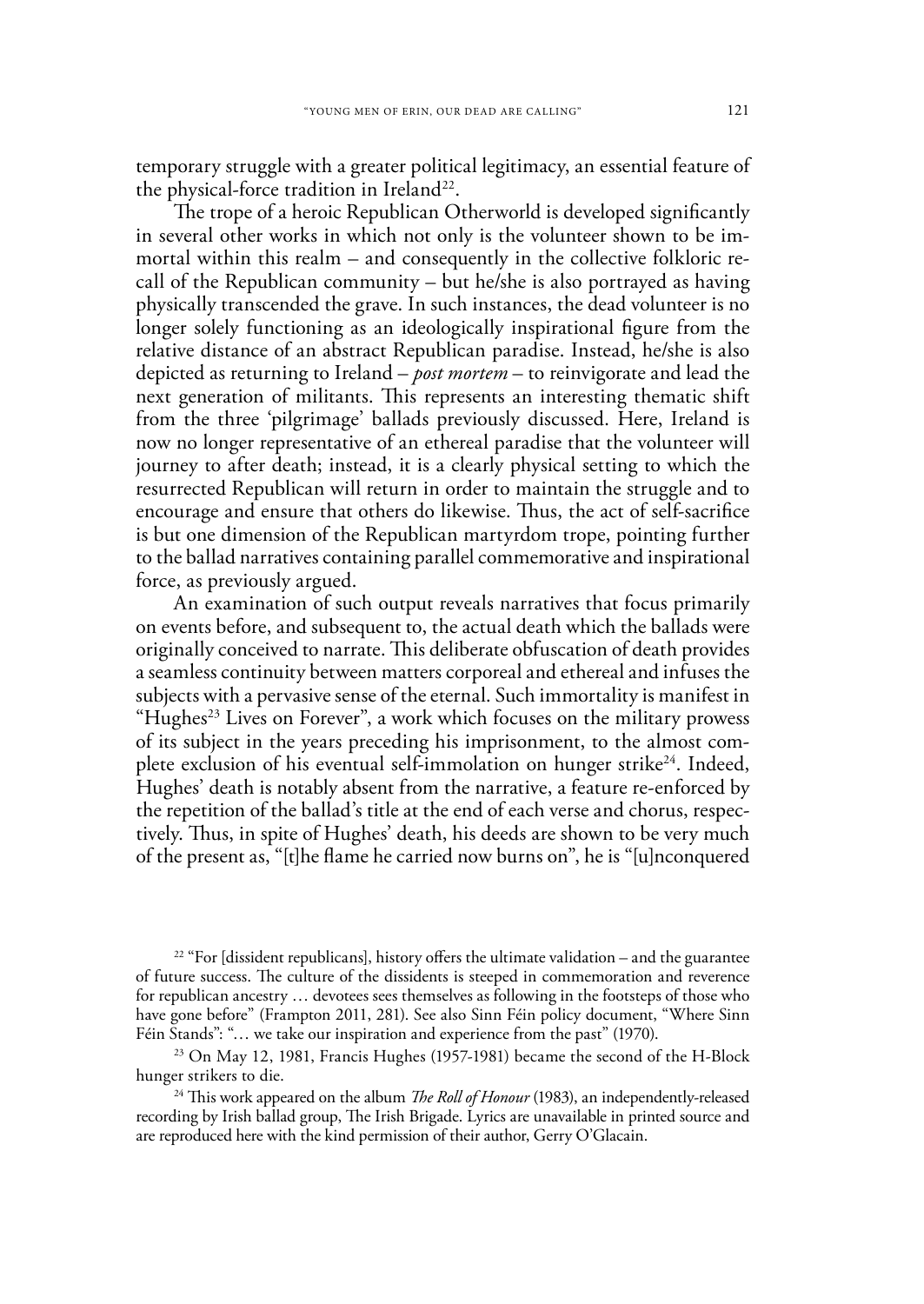still", his "spirit is free" to complete the task pursued while alive<sup>25</sup>. The narrator indicates that Hughes is among the living by addressing him directly, claiming his death will be avenged and finally, cites Hughes as an omnipresent force within the Republican struggle: " 'They feared you then, they fear you yet' / For Hughes lives on forever"<sup>26</sup>. Hughes' immortality resurfaces in the "The Volunteer"27, an explicitly paranormal ballad narrated by a fictional IRA man who has been wounded in a gun battle with the SAS. Before being summarily executed, the narrator is rescued by an unidentified militant who single-handedly overcomes an entire company of British soldiers, before carrying him to a safe house. The wounded man then "turned to thank my comrade brave, but I found I was alone". He tells the household of his "comrade strange, but it seemed they already knew". The popular folkloric motif whereby the living only fully realise that they have encountered a revenant after its disappearance is shown at the ballad's conclusion when the narrator ultimately recognises his rescuer in a framed picture which reads: "In memory of Francis Hughes" (Van Effelterre 2007, 69). In "The Volunteer", the deceased Hughes speaks twice: firstly to the SAS men ("Just drop those guns down gently") and secondly, to the narrator ("You'll be safe here, … / They're friends of mine, though we haven't met for many a lonely year"). This represents a significant development of the dramatic device previously cited in which the deceased is addressed by the narrator. The attribution of direct speech to Hughes further emphasises both his physical, and of course, politico-ideological, immortality and thus, his active participation within the broader Republican struggle. Again, what the audience is presented with is not a militant who is simply immortal within the abstract confines of a heroic Republican afterlife. Hughes' faculty of speech, coupled with his physical ability to carry a wounded comrade to safety while carrying a rifle, all combine to show his narrative presence as being very much of this world.

The ballad "Mairéad Farrell"28 contains a resurrection narrative related not by an anonymous figure, but by the deceased Republican herself. The

<sup>25</sup> A similar representation is evident in "The Ballad of Francis Hughes" which again, after presenting his various military feats, depicts Hughes as an active IRA volunteer who has transcended death: "And high 'round the hills of Bellaghy / Francie Hughes watches over his men" (*Songs of Resistance* 2001, 6).

<sup>26</sup> Comparable expressions are also evident in "The Ballad of Billy Reid": "But they still fear him yet and they'll never forget / How brave Billy Reid stood his ground" (*Songs of Resistance* 2001, 69). Reid (1939-1971) was part of an IRA unit which ambushed a British Army patrol in Belfast city centre on May 15, 1971, resulting in the wounding of two British soldiers and in Reid's own death*.*

27 See footnote 24.

<sup>28</sup> Accessed at: <http://www.bobbysandstrust.com/multimedia/songs#18> (05/2017). Along with two other Belfast IRA members, Mairéad Farrell (1957-1988) was assassinated by the SAS in Gibraltar, on March 6, 1988.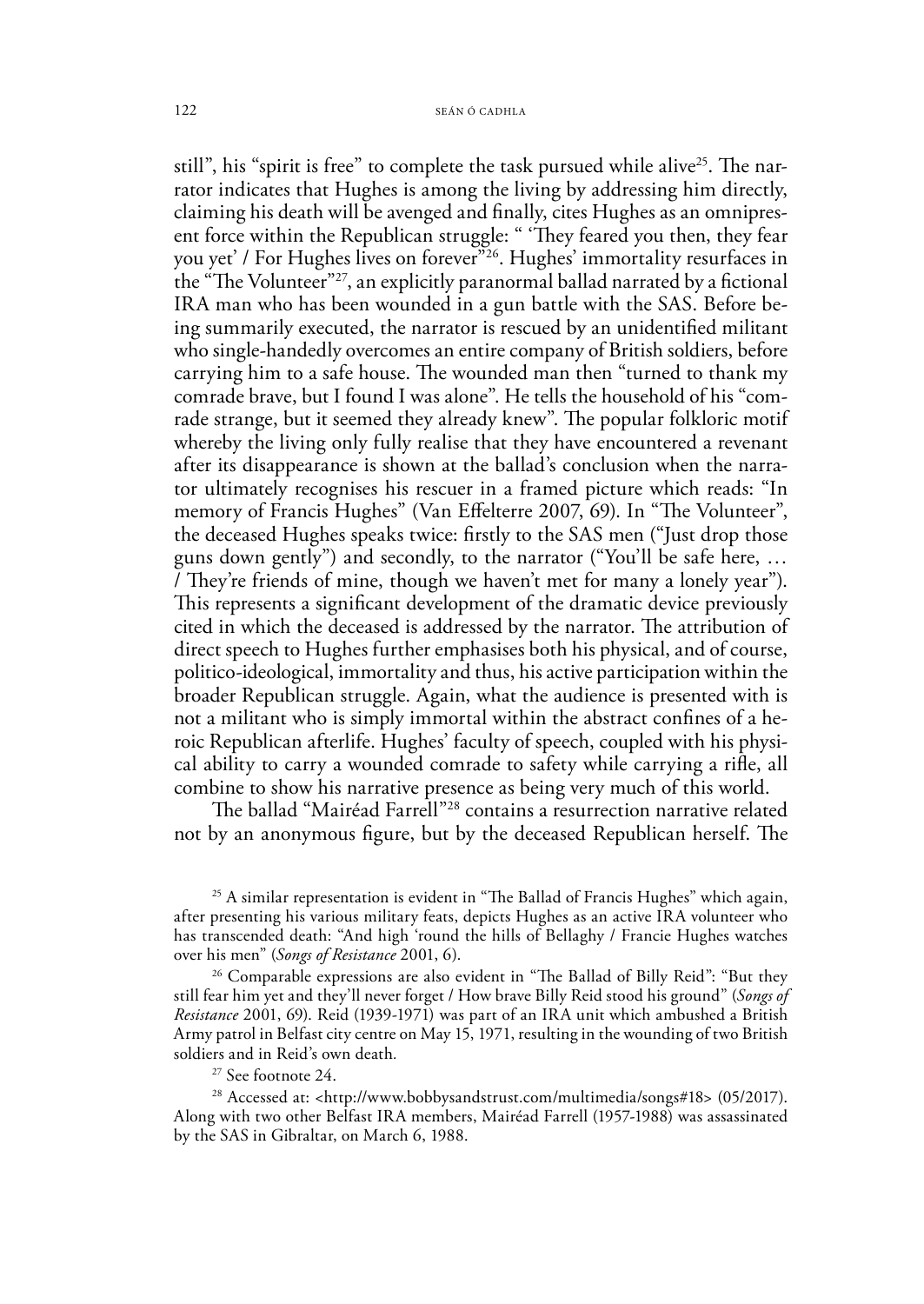ballad opens with the line, "Do not stand at my grave and weep. / I am not there I do not sleep", thereby imposing her immortality on the narrative from the outset. The established motif of symbolically equating the resurrected Republican with the newly-reborn Ireland is also evident throughout, "When Ireland lives I do not die", as is the familiar trope of suffering necessarily preceding liberation: "In Armagh jail I served my time, / Strip searches were a British crime. / Degraded me but they could not see, / I suffered this to see Ireland free". Similarly, "Martin Hurson"29 also employs the device of posthumous speech with three of the four verses narrated directly by the hunger striker himself. The first verse states (three times) that Hurson is dead, but in the remaining three, he is clearly alive and recounts his childhood, his years on IRA active service, his imprisonment and finally, his time on hunger strike. Hurson engages in the familiar inspiration-cum-warning widely deployed throughout the canon: "And though I'm gone you must fight on 'til Ireland is free again"30. Any potential for doubt that he has not, in fact, transcended the grave is dealt with in the final verse when – similar to Hughes – he is omnipresent and leads his fellow republicans: "My … companions brave I'm watching over you yet". Hurson's immortality is again emphasised in the final (repeated) line, in which he says, "*a chairde, slán go fóill*"31, his *au revoir* again indicating that death does not conclude the activity of the deceased Republican hero-martyr.

Despite the tangible sense of "other" in the above depictions of Hughes, Farrell and Hurson – and while they have clearly risen from the dead – it is still somewhat unclear whether their *post mortem* status is, in fact, corporeal, ethereal or revenant, a common ambiguity of ballads that are thematically supernatural (Munnelly 1992-1993, 177). Indeed, Atkinson's deployment of the non-specific "unmortal character" in such instances is perhaps appropriate in this regard (1991, 233). In the case of "The Volunteer", the arisen Hughes still possesses wholly physical attributes and faculties, despite the unmistakably paranormal narrative related. Similarly ambiguous representations are also clearly evident in "Hughes Lives On Forever", as well as the previously discussed portrayals of Farrell and Hurson. While the corporeality – or otherwise – of these particular visitations may be equivocal, elsewhere in the canon, ballad writers show no reluctance in fully embracing the supernatural through the promotion of exclusively revenant apparitions. In one such work – "Feargal Óg O'Hanlon" (*The Easter Lily: Songs and Recitations of Ireland 3*, 1964, 23)32 – the subject re-

<sup>29</sup> On July 13, 1981, Martin Hurson (1956-1981) became the sixth of the H-Block hunger strikers to die.

<sup>&</sup>lt;sup>30</sup> See footnote 24.

<sup>&</sup>lt;sup>31</sup> "Friends, goodbye for now".

<sup>&</sup>lt;sup>32</sup> See footnote 16.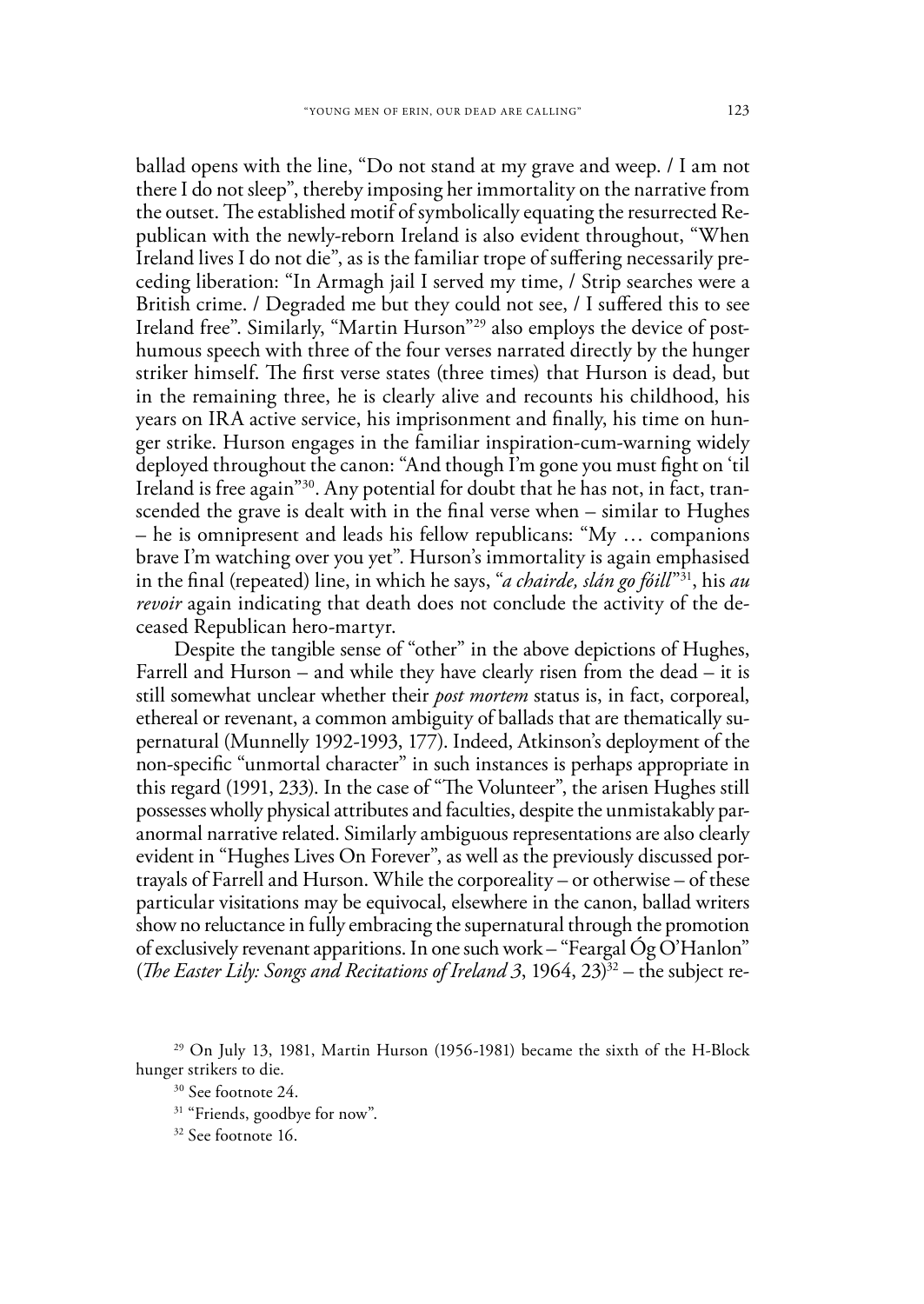turns from the dead and appears in apparition near the border town of Clones. He speaks lucidly throughout the ballad, narrating the circumstances of his death at Brookborough with Seán Sabhat. The established trope of Republican paradise is duly referenced, as they both now reside among "the hosts of Count O'Hanlon"33. The encounter is related anonymously and describes the arisen O'Hanlon as: "a freedom fighter of great renown, who fought and laid his young life down. / … His eyes were bright with freedom's glow as when on earth he walked below". The paranormal theme is reinforced in the final verse in which O'Hanlon "vanished in an Ulster dell … / But forever in our hearts shall dwell" thus, remaining (as ever) immortal. Before his disappearance, the narrator – clearly unperturbed by the apparition – asks the dead Republican if he has "a message to convey". O'Hanlon replies (albeit somewhat predictably), " 'I have,' said he – 'Fight on' ", the posthumous rallying call clearly being the sole reason for his visitation.

Ballads in a similar thematic vein are pervasive. In such works, the dead reappear to instruct former comrades to complete the task of national liberation for which their own lives have been sacrificed. More importantly, perhaps, they also seek to ensure that the living do not stray from the path of self-sacrificial militancy. Such tropes are reinforced by the appropriation of the ballads' closing lines as inspirational constructs for the following generation. It should be noted that these posthumous statements are wholly unambiguous and bear no similarity to the popular revenant ballad motif of "a confrontation … and an ensuing wit combat, the outcome of which determines whether the unmortal can lay claim to the mortal" (Atkinson 1991, 232). Such riddling episodes are not a feature of Republican ballads as revenants have a specific message to relate and are never of malign intent. (In any event, such activity is wholly unnecessary, as Republican revenants are very much preaching to the already converted). This device is ubiquitous and is not restricted to explicitly resurrection-focussed narratives. Similar expressions are to be found in execution ballads such as "Kevin Barry"34 and "Brave Tom Williams"35, but are also evident in works that narrate physical confrontations, such as "The Ballad of Billy

<sup>33</sup> Count Redmond O'Hanlon (c. 1640-1681), seventeenth century Irish outlaw.

<sup>34</sup> "Lads like Barry are no cowards, from the foe they will not fly; / Lads like Barry will free Ireland, for her sake they'll live and die" (Cronin 1965, 51). Kevin Barry (1902-1920) was captured following an attempt to relieve arms from a British Army patrol in Dublin in which three soldiers were killed. He was subsequently convicted of murder and was hanged in Mountjoy Prison, Dublin, on November 1, 1920.

35 "So, I say to Irish soldiers: 'If from Tom's path you chance to stray. / Keep in memory of that morn when Ireland's cross was proudly born / By a lad who lies within the prison clay' " (*Songs of Resistance* 2001, 13). Tom Williams (1923-1942) was convicted of murder for his role in a diversionary IRA operation to facilitate the passage of a banned Easter 1916 commemorative march in West Belfast, during which a member of the RUC was shot and fatally injured. He was hanged in Crumlin Road Gaol on September 2, 1942.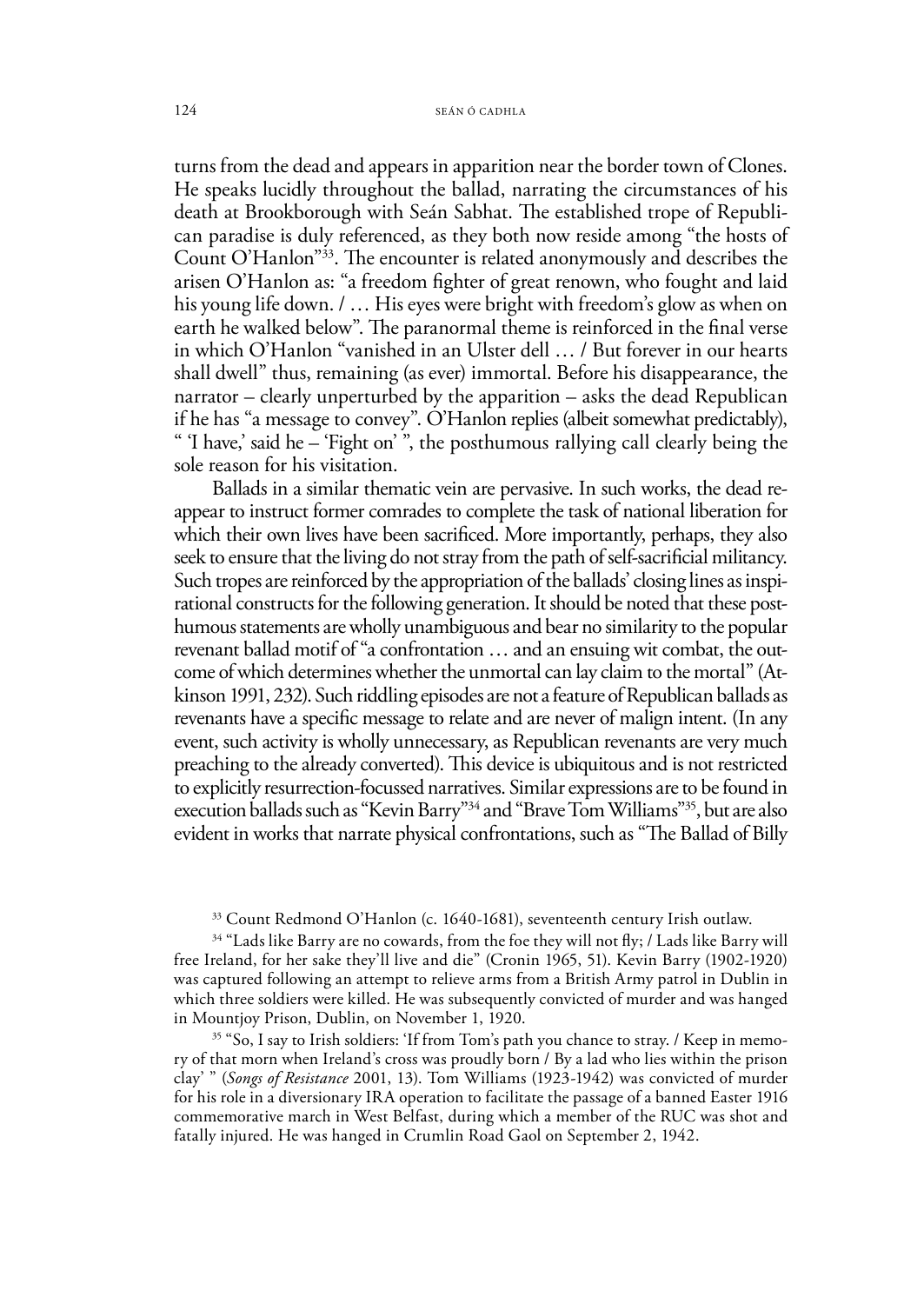Reid"36. While such political exhortations are clearly unambiguous, their impact is considerably lessened – certainly from the perspective of a Republican audience – by virtue of their anonymous narration. In "Feargal Óg O'Hanlon", however, a tangible gravitas is added to the invocations due to their utterance by a volunteer who has transcended the grave, rather than simply by an anonymous narrator. In "The Ballad of John Greene" the dead volunteer now resides in Republican paradise "amongst the martyrs of Erin"; however, this is but a temporary destination before his inevitable return to the conflict in Ireland. The theme of Republican immortality is revisited throughout the narrative, with references such as "the deathless Irish Republic" accompanying descriptions of Greene's return from the dead. His resurrection is symbolic of the reborn Ireland, which will be delivered with his own personal participation in the struggle: "And we march to the dawn light of freedom, / You will lead us, brave Johnnie Greene". An almost identical narrative is evident in "Seán Mac Neela and Tony D'Arcy". Again, their immortality is heavily emphasised. The pair are "deathless heroes", whose deeds "we'll hold … in our hearts forever … / We'll tell their tales through generations". Similar to previous narratives, the two deceased republicans return to physically participate in what will be the final, victorious battle: "Brave Tony D'Arcy and brave Seán MacNeela and all our heroes from sea to sea. / We'll march beside you 'tll in joy and triumph, we'll sing your praises in Ireland free". The opening line of Verse 3 contains an interesting literary device: "Young men of Erin, our dead are calling to their comrades in field and town, / To join the standard of *Poblacht na hÉireann*<sup>37</sup> and fight the forces of the British Crown". In such narratives, the inspirational trope found in the final lines of "Kevin Barry" *et al.*, is accentuated to the point where living republicans are infused with a pre-emptive guilt should they even consider abandoning the path of sacrificial militancy and thus, are effectively haunted by the dead to complete the task of national liberation. Similarly, in "The Roll Of Honour"38, the writer insists on utilising the paranormal so as the dead may instruct the living, despite the ballad being an ostensibly corporeal-focussed work which commemorates the 1981 hunger strike. The first three verses provide a generic account of the collective grief of the Republican community in the wake of the hunger strikes, but the narrator appropriates the final lines to address the final (now dead) hunger striker directly: "Michael Devine from Derry you were the last to die. / With your nine brave companions with the martyred dead you lie". All ten dead hunger strikers then reply in unison: "Remember! Our deaths were not in vain! / Fight on and make our homeland a nation once again!".

<sup>&</sup>lt;sup>36</sup> "If you think he was right, come and join in the fight and help to free Belfast. / For the blood Billy shed and although he lies dead, in our hearts his memory will last" (*Songs of Resistance* 2001, 69). See footnote 26.

<sup>&</sup>lt;sup>37</sup> "The Irish Republic".

<sup>&</sup>lt;sup>38</sup> See footnote 24.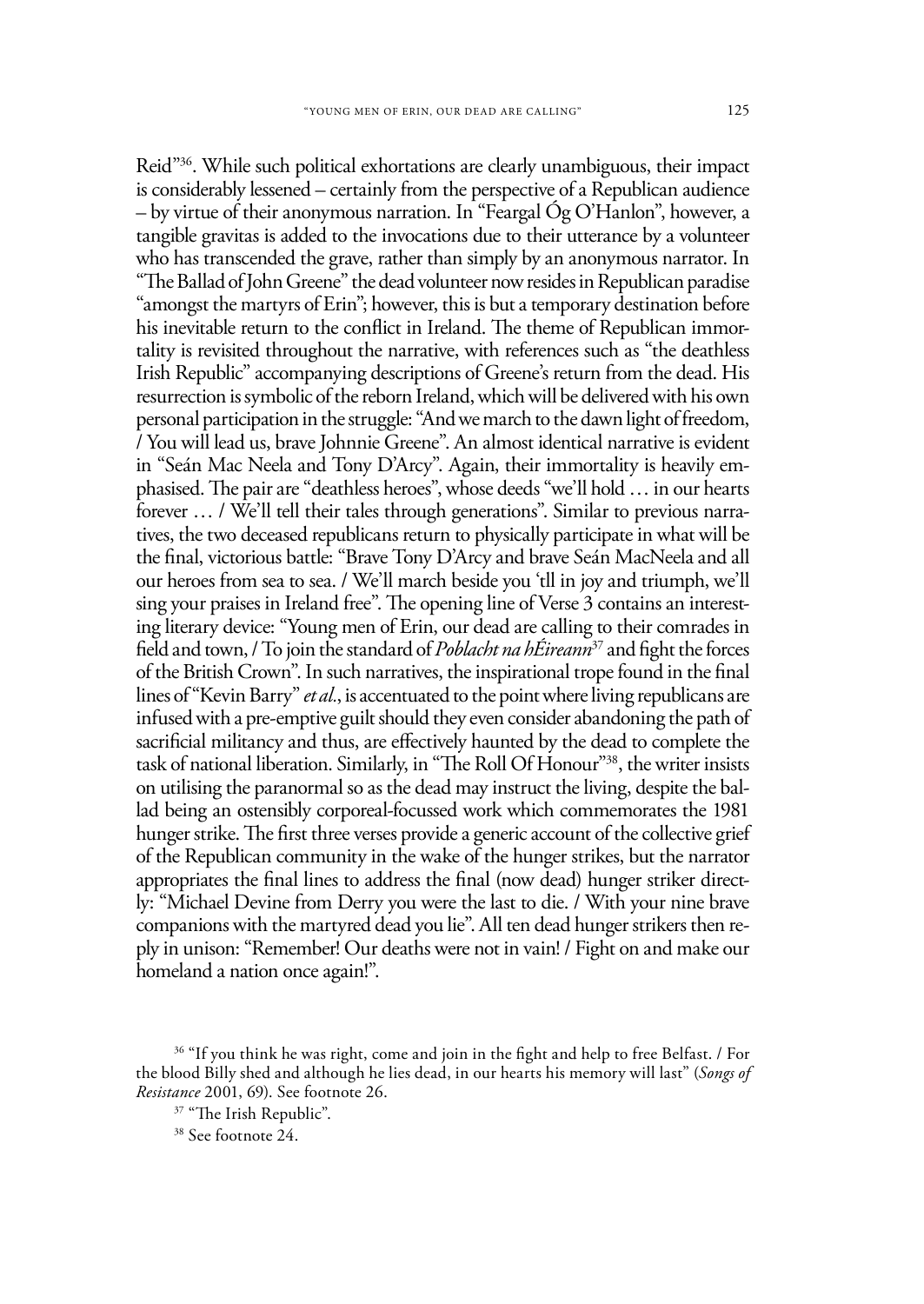Comparable hauntings appear throughout the canon with considerable frequency. "A Call From The Prison Graves"39 relates a striking narrative in which living republicans are not simply extolled to rededicate themselves due to the sacrifice already made, but are explicitly haunted into doing so, as seen in "The Roll of Honour". Direct speech is utilised throughout, and all four verses are spoken by the dead. Unlike in previous works, the republicans here are anonymous, an iconic figure clearly unnecessary to develop the narrative, such is the force of sentiment contained therein. Again, immortality is centre stage, as shown in the opening line in which the dead are deemed to merely "sleep in death". The familiar invocation appears early in the ballad (Verse 1), when the living are instructed, thus: "Before the flame we kindled wanes, we charge you do your part". Verse 2 conveys a greater sense of urgency ("The creed our blood re-baptised – then will you not serve it too? / We cannot man the breach again, 'tis you must dare and do") with the living scorned, and effectively ordered to embrace death in the cause of Irish freedom ("Oh, what is life, that you should pause or fear to cast behind?"), a cause without which their lives are deemed meaningless: "Life consecrate to some high cause alone doth purpose find". Verse 3 returns to the familiar theme of Republican continuity and the living are instructed to complete the task of national liberation for which the dead have sacrificed their lives: "From our cold hands then take the sword, complete what we began … the sacred fire still fan". Should the living renege on this task, Verse 4 contains stark and explicit warnings as to the consequences of failure: the dead will return to their "blood-dyed grave [and] your shame will curse and know'. This fate will not be borne solely by the living, as a considerably worse humiliation will be brought to bear on the Republican dead who "will feel a fiercer pain than sting of England's lead, / If you betray, for ease or gain, the trust of martyred dead". As already noted, living republicans are to draw inspiration from the fact that they will be accompanied in militant action by the risen dead, a coalition which will assure victory: "Beside you in your columns proud, we martyred ones will walk. / You strong with life, we in our  $shroud - the tyrant still will baulk".$  In this instance, the thematic utilisation of the martyred dead as an inspirational trope is taken to dramatic extremity with the representation of shroud-clad, revenant IRA volunteers march-

39 Accessed at: <http://digitalcollections.tcd.ie/home/index.php?DRIS\_ID=Samuels-Box5\_0620> (05/2017). The lyrics for this ballad are reproduced with the kind permission of the Library of Trinity College, Dublin. As noted previously in the instance of Pearse's 1915 funeral oration, the grave is an ever-popular trope within Irish Republican culture. Similar sentiments were expressed the year previously by fellow 1916 Rising leader James Connolly: "If you strike at, imprison, or kill us, out of our prisons graves we will evoke a spirit that will thwart you and, mayhap, raise a force that will destroy you. We defy you! Do your worst!" (Quoted in Adams 1986, 70).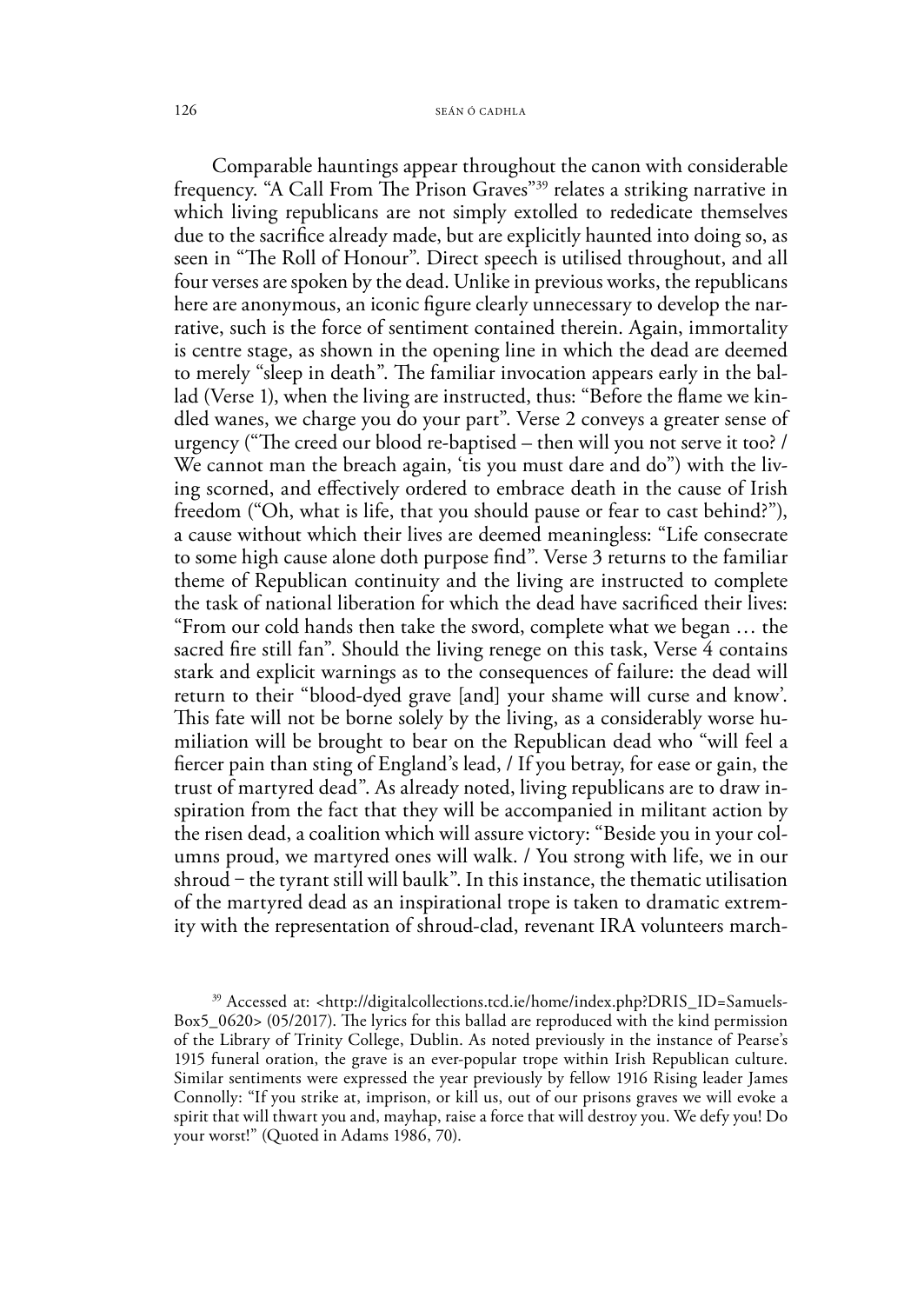ing in military columns alongside the living<sup> $40$ </sup>. By depicting republicans in their death shrouds – yet still able to fight – the narrative succeeds in articulating a form of purgatory that the deceased cannot escape until the struggle for Irish independence has been completed, which perhaps may explain their eagerness to return to the corporeal world. The revenants in this work, being of a more obviously ghostly nature than previous examples, would be the exception rather than the rule in Republican song. In terms of general appearance and activity, the revenant Republican largely tallies with Buchan's definition of a "corporeal creature, a substantial person acting like a human being because he or she is to all appearances a human being, though one returned from the Otherworld" and certainly bear no resemblance to "ghosts of the diaphanous variety with jangling chains and heads tucked under arms" (1986, 145-146). As noted, the revenant republican not only verbally encourages former comrades to continue the struggle, but will also popularly participate in same and thus, is very much a "walking, talking dead person in a significant part of the action" (*ibidem*, 151).

Given the established consistency of supernatural tropes within the Republican death ballad *genre*, it is appropriate at this point to examine comparable representations of same throughout the broader folk song tradition. Folklorist and musicologist Hugh Shields has researched extensively in the field and has set out a series of criteria that are pervasive in ballads containing revenant narratives, namely:

- (i) The popular use of decayed, decomposed bodies rising from the grave (Shields 1972, 101);
- (ii) The occurrence of supernatural events within dream sequences (*ibidem*, 103; Shields 1992-1993, 164);
- (iii) Subject matters are generally of a "latter day banality" with "sketchy apparitions" (1972, 108);
- (iv) The use of revenant characters solely as a "narrative device to bring about a suitable conclusion to the story", such occurrences being "quite perfunctory and no more remarkable than any natural event" (*ibidem*, 109);
- $(v)$  The propensity for apparitions to be "feebly motivated ... express[ing] in their relations with the living … nothing more than a vague benignity" (*ibidem*, 109);

<sup>40</sup> A similar narrative can be found in the ballad "The Dead March Past" (*The Flag: Songs and Recitations of Ireland*, no. 1, n.d., 22).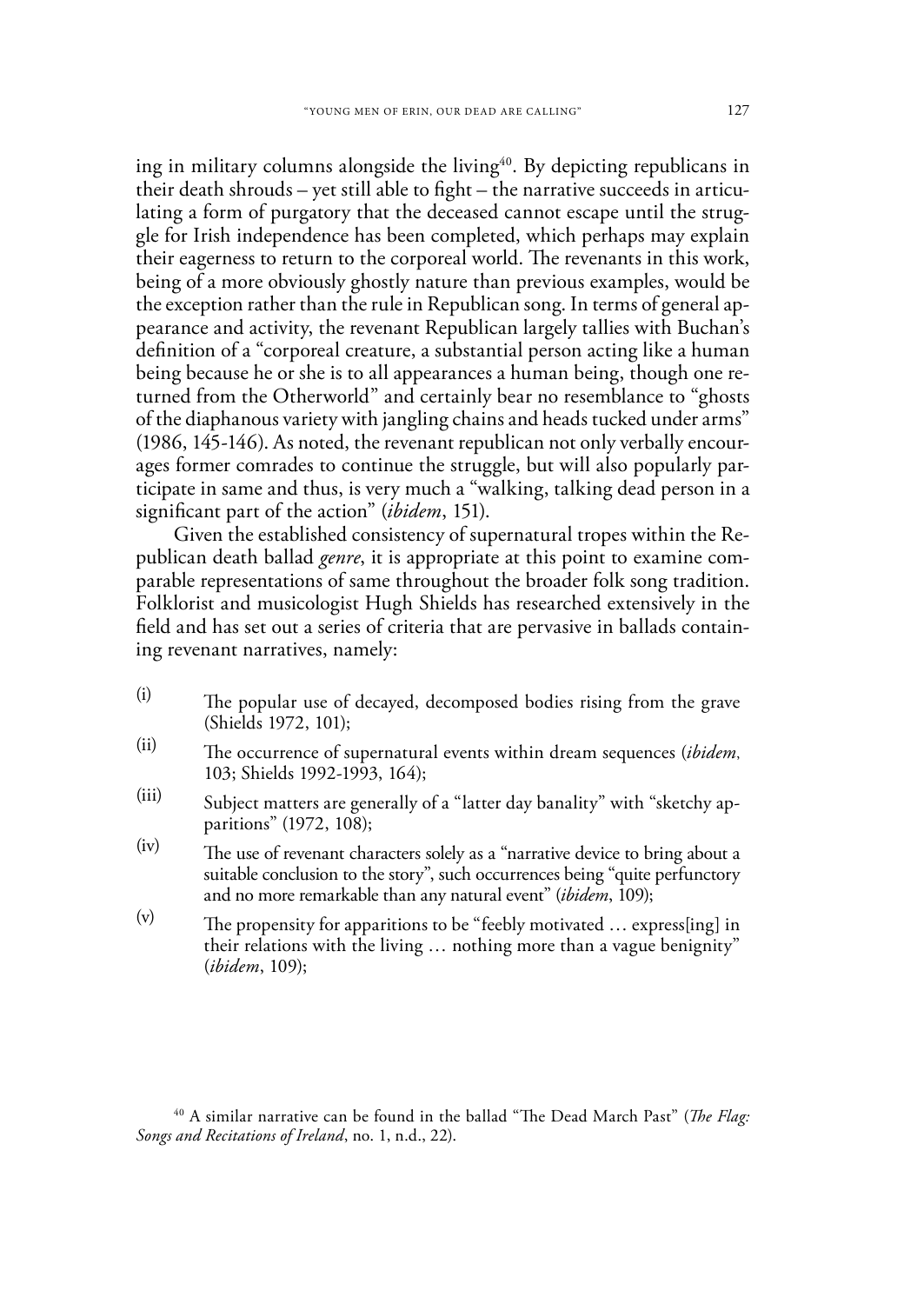128 SEÁN Ó CADHLA

(vi) Shields also notes the gradual disappearance of revenant tropes from popular ballad tradition over time, explaining the loss as being "possibly as a result of simple degeneration, but often rather through the tendency to rationalise by effacing supernatural features wherever they occur" (*ibidem*, 99), citing the "general decline in the strong, collective conviction that things against nature can happen" (*ibidem*, 99). Munnelly further observes that "[b]allads dealing specifically with supernatural occurrences, individuals and other beings do not make up a very large corpus of traditional song in English in Ireland" (Shields 1992-1993, 173). Essentially, with the arrival of more sophisticated, literate audiences, such folkloric motifs have been rendered somewhat *passé*  in the modern era (Ó Cadhla 2012, 69-70).

If we are to employ the above criteria as a comparative paradigm between thematically paranormal ballads from both the Republican and the broader folksong traditions, immediate anomalies become apparent. The current research has shown that within Republican ballad narrative, revenant hero-martyr figures:

- (i) are physically strong and battle-ready, and regularly display corporeal faculties, most notably speech. They also participate in armed action;
- (ii) appear to the living in specifically non-dream settings;
- (iii) are clearly identifiable and have heroic, epic roles;
- (iv) represent the climactic moment of the narrative and thus, are in no way perfunctory;
- (v) have very clear and definitive roles and are motivated to return so as to inspire and physically assist future generations, conveying explicit instructions and warnings;
- (vi) enjoy a ubiquitous position within the ballad *genre* and show no signs of the deconstruction evident within folksong tradition in general.

It is clear from the above comparison that all six of Shields' criteria are at some considerable variance with the established format of the revenant Republican ballad, something which puts the *genre* in a rather unique position when compared with the broader folksong tradition. Similarly, Republican ballads show no evidence of "a central relationship [that] has been severed" (Buchan 1986, 146), nor of the emotional upheaval and excessive grieving commonly found throughout folksong (*ibidem*, 147-148; Moreira 2008, 109), nor indeed, of the traditional role of ballad revenants as providers of solace and consolation to the living (Ellis 1979, 178; 1986, 147-150; 2008, 109). Therefore, revenants in Republican song display no comparable cathartic function for the wider Republican community. In essence, such a role is effectively redundant given the clear obfuscation of death within the song tradition, a direct consequence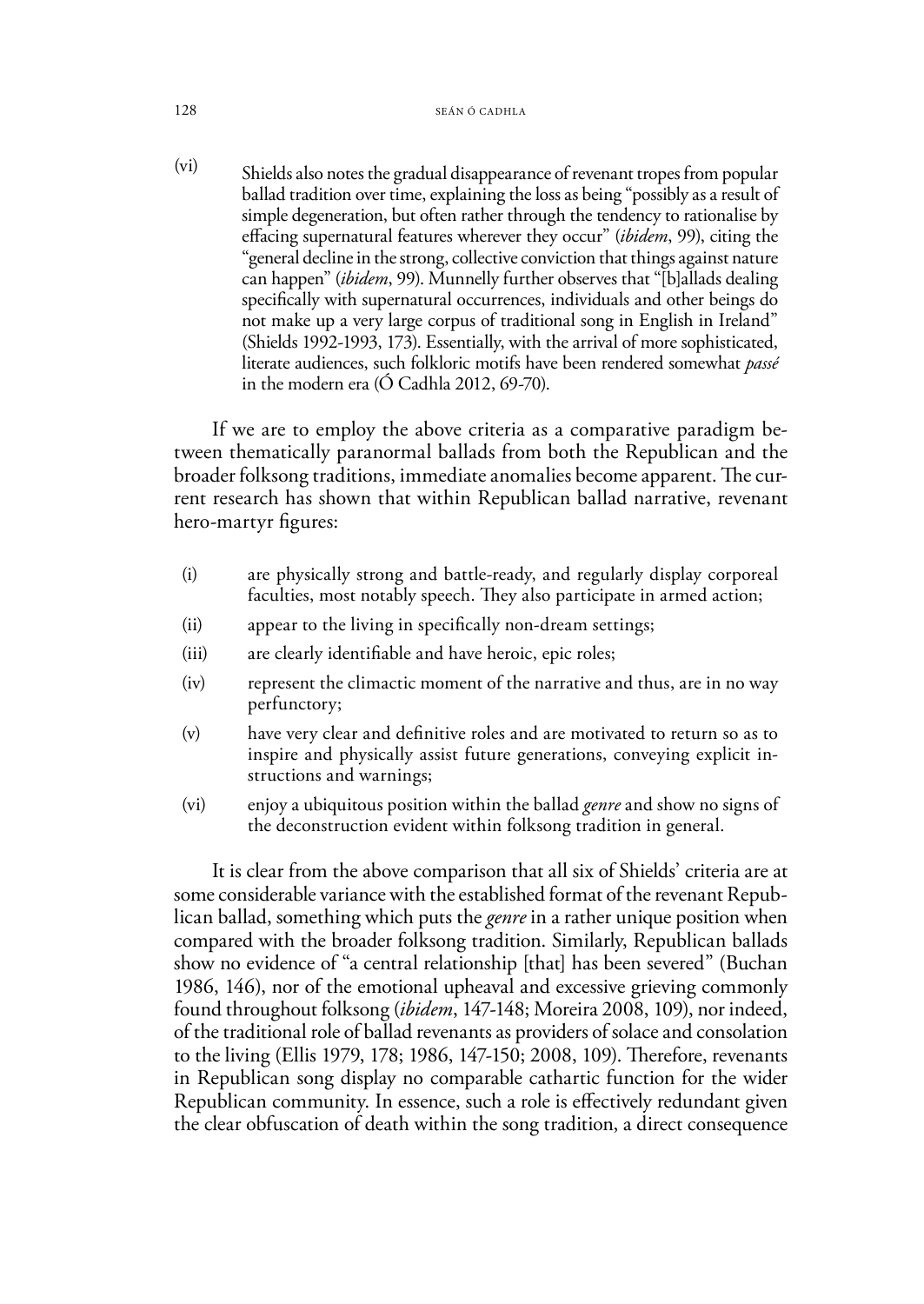of the fundamental importance of self-sacrifice, resurrection and immortality as inspirational tropes within physical-force Republicanism. It is perhaps unsurprising, therefore, that the attendant song tradition has not undergone the transition evident elsewhere. With the concept of heroic immortality being so deeply embedded within the ideology, revenant representations are consequently not viewed as nostalgic, quaint narrative motifs, but rather have a genuinely contemporary resonance within popular Republican consciousness. All of the above is not to suggest, of course, that republicans retain an archaic belief in superstition and ghosts. Put simply, the trope of heroic immortality, as represented by the revenant Republican hero-martyr, has proven far too powerful and totemic a propaganda device to allow its disappearance. Thus, the often explicitly essentialist nature of Irish Republicanism has acted as an effective barrier to the rationalisation and discarding of such revenant tropes, which as demonstrated, have been retained within the ballad tradition with remarkable consistency.

One final ballad that is worthy of discussion is "Dark Rosaleen's<sup>41</sup> Last Chaplet". The early twentieth century work contains an explicitly paranormal narrative in which the executed leaders<sup> $42$ </sup> of the 1916 Rising are portrayed as spirits flying over Dublin city. Verse 1 revisits the theme of Republican immortality by describing the interment of Pádraig Pearse, thus: "Forty feet deep they dug his grave … / But none could bury his soul". The absurd grave depth is repeated in the following line ("Forty feet of Irish earth / The true heart of Pearse they covered") as a dramatic device  $-$  albeit a clumsy one  $-$  to again pointedly articulate the concept that death is not the final role for the Republican hero-martyr. As per the political resurrection motif famously extolled by Pearse himself, the grave is no obstacle for the deceased Republican as "over the city that gave him birth the wind of his spirit hovered". The following two verses continue in a similar vein, citing several of the executed 1916 leaders $43$ who, like Pearse, are all portrayed as ethereal figures in the Dublin skies. The sense of paranormal eeriness is further accentuated with archaic descriptions of inclement nocturnal weather: "Toll the bells of Ireland, toll"; "The wind of his spirit hovered"; "His soul sailing under the morning star"; "The red wind

41 Variation on "Róisín Dubh" ("Dark Róisín"). Archaic poetic personification of Ireland, Trinity College Dublin, <http://digitalcollections.tcd.ie/home/index.php?DRIS\_ ID=SamuelsBox5\_0620> (05/2017). The lyrics for this ballad are reproduced with the kind permission of the Library of Trinity College, Dublin.

 $42$  The ballad lists the 15 leaders executed from May 3 to May 12, so it may be assumed that the work was penned before the execution by hanging of Sir Roger Casement in London on August 3, 1916.

43 The executed republicans cited are: Michael O'Hanrahan, Thomas Clarke, Thomas McDonough, Edward Daly, Seán McBride, Michael Mallin, Thomas Kent and Eamon Ceannt, along with Pearse's younger brother Willie.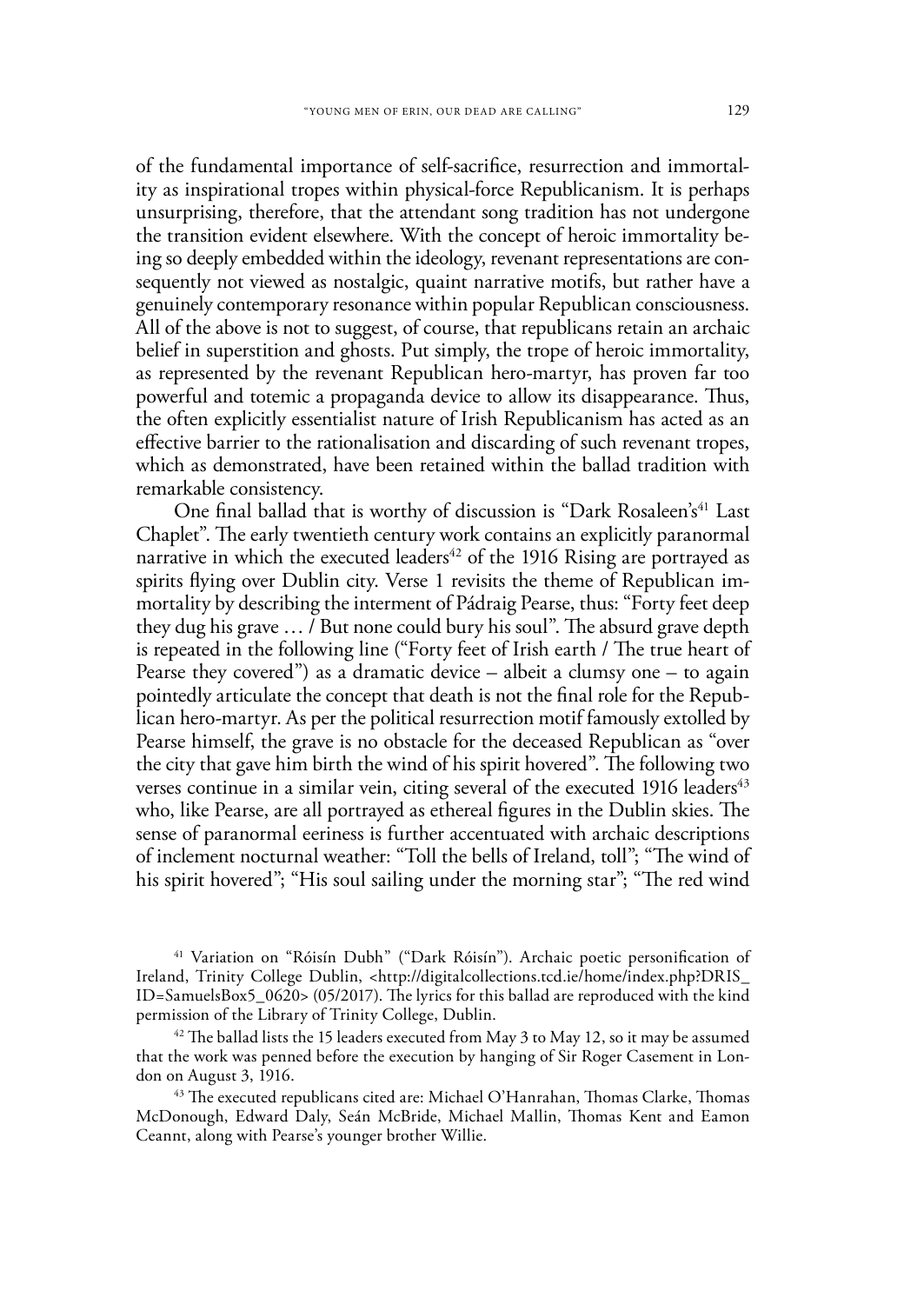of death rushed by"; "The winds of Ireland … / At dawn … and at dark"; "In the mist"; "On His wind"; "The twelve winds of Erin"; "the grey-green winds"; "The purple winds ...". Verse 4 is spoken by no less a narrator than God himself, who personally grieves for Joseph Plunkett and while addressing him directly, returns to the theme of equating the suffering of Ireland with that of the Biblical crucifixion: "I have a care for thee, / Since many a crown was for Ireland weaved, / Like one that was wove for me". The Christian imagery is repeated in the following verse in which God proceeds to extol a martyrdom willingly embraced so as to alleviate the suffering of others: "I saw [Con] Colbert chose a felon's path that a comrade might go free". Verses 6 and 7 personify Ireland, portraying her in the familiar role of a lamenting mother in a perpetual state of suffering, the only escape for her 'children' being Republican martyrdom and immortality: "And the voice of Ireland chanted slow / 'Only my dead are free' ". A conversation heavily-infused with religious imagery follows in which 'Mother Ireland' addresses God, claiming that the wreath of mourning she carries for her 'sons' is "of a thorn-bush … made", clearly implying that the 1916 leaders have not so much been executed, as crucified. Along with the wreath, she also offers God her chaplet containing 15 rosary beads, each symbolising one of her executed 'sons'. The ballad writer's representation of the executed 1916 leaders as a set of rosary beads in the hands of a mourning mother implies unity of political purpose and communal endurance. Coupled with the veneration of a maternal deity figure associated with rosary recitation within Catholicism, the image completes a picture of *pietà* – like suffering regularly promoted within the Irish physical-force tradition (Zimmerman 1967, 67; Sisson 2004, 162-163). Heavenly angels – *dramatis personae* notably absent from Republican death narratives – escort the 1916 martyrs to "the highest place", where they are addressed by a God infuriated by "the black story of England's way", proclaiming that for "[t]oo long hath Ireland the thorn-path trod". Ellis remarks that angels' primary role in folksong was "to mediate between this world and the next so as to minimise the importance of death" (1979, 173), but here they appear to assist solely in the transition of the 1916 leaders into angels themselves, further evidence of revenant Republican song narratives eschewing a cathartic function for the wider Republican community. The ballad concludes with apocalyptic utterances from God as he descends to earth and vows to " 'show the dawning of Ireland's day' ", by inflicting similar suffering on Britain: " 'Vengeance is Mine!' said the mighty God, / 'Is mine! I will repay!' ". The adaptation of God as a *de facto* IRA man is an interesting narrative development. While obviously infusing the Republican struggle with a further degree of hallowed sacredness, it is also an obvious acknowledgement of the vastly superior strength of Britain and consequently, the unlikelihood of an outright Republican victory in the classic military sense. The appropriation of a heavenly deity to the Republican struggle points to a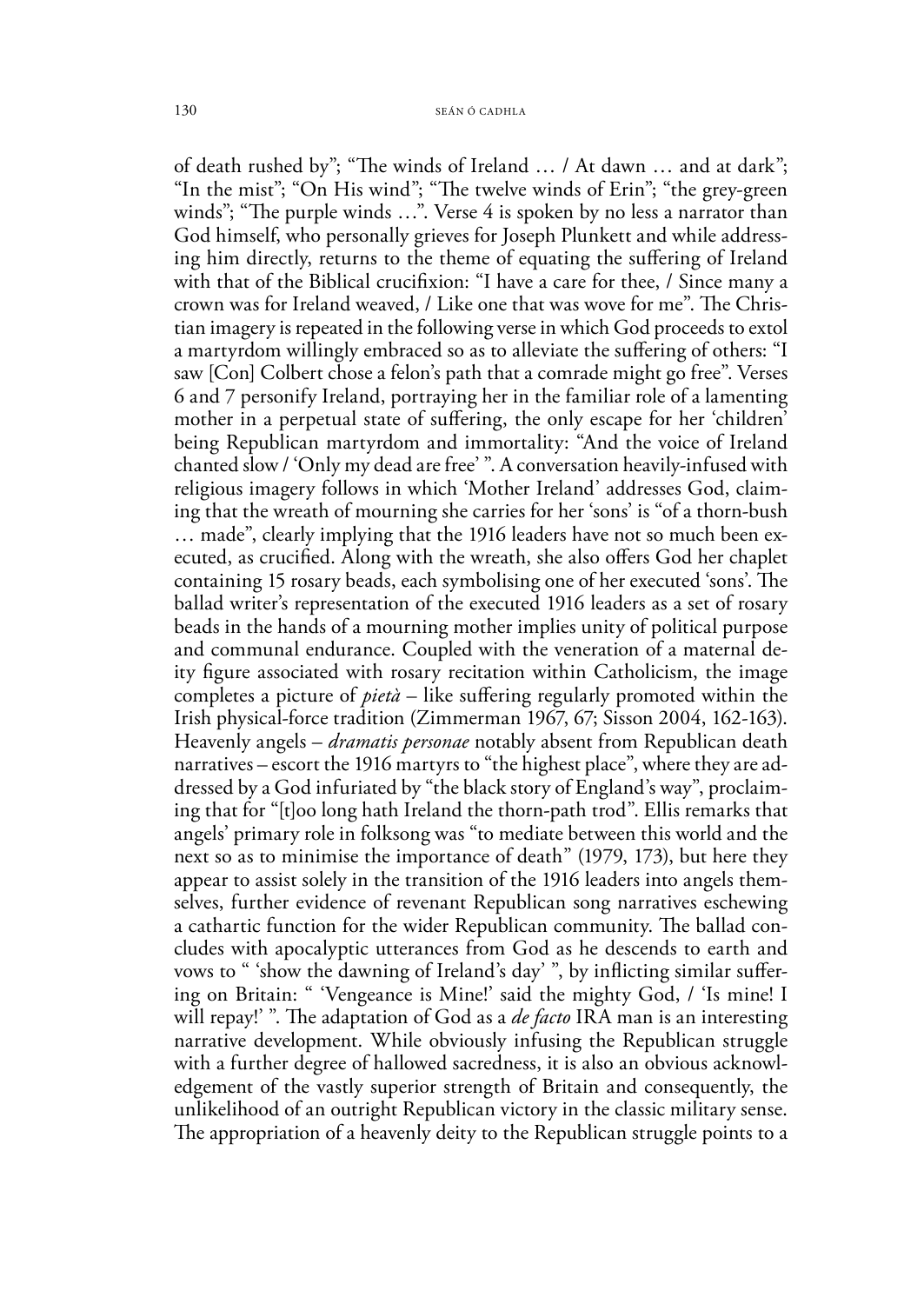rather extreme development of the dramatic device whereby such ballads are used in an attempt at inverting the prevailing colonial power dynamic, and points clearly to the "perverse psyche of Republicanism" already discussed. Thus, if national liberation and control of political destiny are not possible via military victory over Britain in this life, then perhaps they may only be achieved symbolically by the embracing of suffering and endurance leading to an inevitable death – and importantly, resurrection and immortality – a consistent feature of the Republican song tradition that would benefit from further scholarly attention.

#### *Concluding remarks*

Since the late nineteenth century, Irish physical-force Republicanism has displayed a propensity to elevate the tropes of endurance and heroic selfsacrifice as prerequisites of Irish national liberation. This essentialist ideal of "turn[ing] disaster into an emotional triumph" has created what Bishop and Mallie have termed "[t]he perverse psyche of Republicanism" (1987, 455). This is evidenced in the widespread promotion of heroic immortality throughout the ideological belief structure of Irish Republicanism. Within such discourse, death is popularly represented as having no finality, with deceased militants lionised as "hero-martyrs" (McCann 2003, 928) who have transcended death. In Republican popular culture, such figures are regularly portrayed as earthly patriots and mythological figures in equal measure. This paper has examined a diverse cross-section of Republican death ballads so as to identify how the tropes of sacrifice and immortality are represented and promoted within the *genre*. It has been established that such works display a narrative duality, by being thematically inspirational in parallel with their primary commemorative focus, with the twin tropes of self-sacrifice and immortality serving to reinforce this dichotomy. This is achieved by deliberately focussing the narrative on the Republican's martyrdom and in doing so, explicitly warning the audience not to allow this sacrifice to have been in vain. It has been demonstrated that by utilising the immortal dead as motivation for the living, a deliberate ambiguity has been contrived between matters corporeal and ethereal. Such ambiguity can be observed in the widespread utilisation of paranormal tropes within the popular musical tradition of Irish Republicanism. Several distinct categories of Republican death ballads have been identified, all of which are thematically supernatural to varying degrees. Several works represent Ireland as an idyllic, ethereal otherworld that awaits the deceased Republican, while others articulate a specific Republican Elysium that all volunteers will ultimately reside in. Works popularly portray the Republican hero-martyr as physically transcending the grave and subsequently returning to Ireland. Here, Ireland is no longer representative of a heavenly otherworld but is a clearly physical setting to which the revenant Republican returns.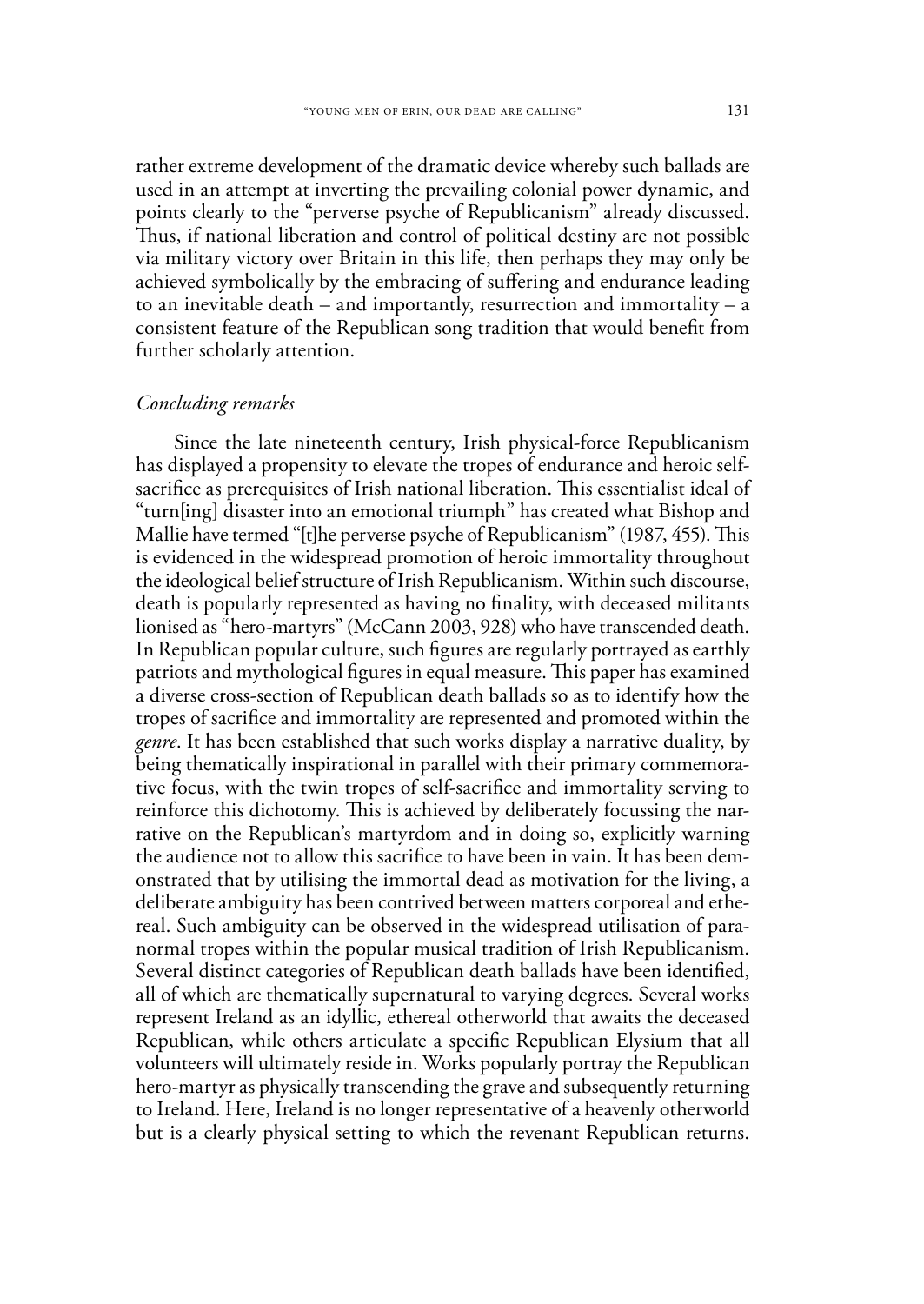Regular inconsistencies have been identified as to the *post mortem* status of characters within the ballads reviewed. It has been argued that the representation of death in Republican ballads is deliberately obfuscated so as to provide seamless continuity between the corporeal and ethereal realms, with such works progressed by focussing primarily on events before, and subsequent to, the Republican's death. Direct speech is regularly attributed to the arisen Republican so as to further accentuate the sense of immortality. Exclusively revenant apparitions are also widely employed throughout the canon. It has been demonstrated how the dead perform a very distinctive function within such works by pointedly instructing former comrades to continue the struggle for which they themselves have sacrificed their lives. Closing lines are regularly appropriated as inspirational constructs for the following generation in this regard, with the living effectively haunted by the dead into pursuing the task of national liberation to its completion. Such thematic utilisation of the dead is taken to extremity in several works through the graphic depiction of dead IRA volunteers marching beside the living to fight the British. Such ballads articulate a form of political purgatory that the hero-martyr cannot escape until the struggle for Irish liberation has been successfully concluded. A comparison with thematically revenant ballads from the broader canon of folksong has also been provided. A total of six distinctive features common to such works have been identified, while the almost complete disappearance of revenant narratives from traditional song in the modern era has also been noted. All six of these criteria have been demonstrated to be at significant odds with the established format of the revenant Republican ballad. This puts the *genre* under review in a somewhat unique position within the broader folksong tradition, demonstrating as it does, the complete absence of the modernising transition evident elsewhere. Further comparisons have revealed that revenant Republican ballads display no evidence of a severed close relationship, excessive grieving, or of revenants providing consolation to the living, all of which are universally found throughout folksong tradition. Thus, the revenants in Republican song provide no discernible catharsis for the wider Republican community, instead functioning primarily as motivating exemplars for future generations of militants. With the tropes of self-sacrifice, resurrection and heroic immortality being so deeply embedded within Irish Republicanism, revenant representations have been retained as inspirational tropes within the attendant ballad tradition with notable consistency. I argue that this is due to the ideal of heroic immortality  $-$  as represented by the revenant Republican hero-martyr  $-$  being too powerful and totemic a propaganda tool to permit its removal. Thus, the often explicitly essentialist nature of Irish Republicanism has acted as an effective barrier to the discarding of such revenant tropes from the Republican song canon, as has been demonstrated to be the case throughout the wider folksong tradition throughout the modern era.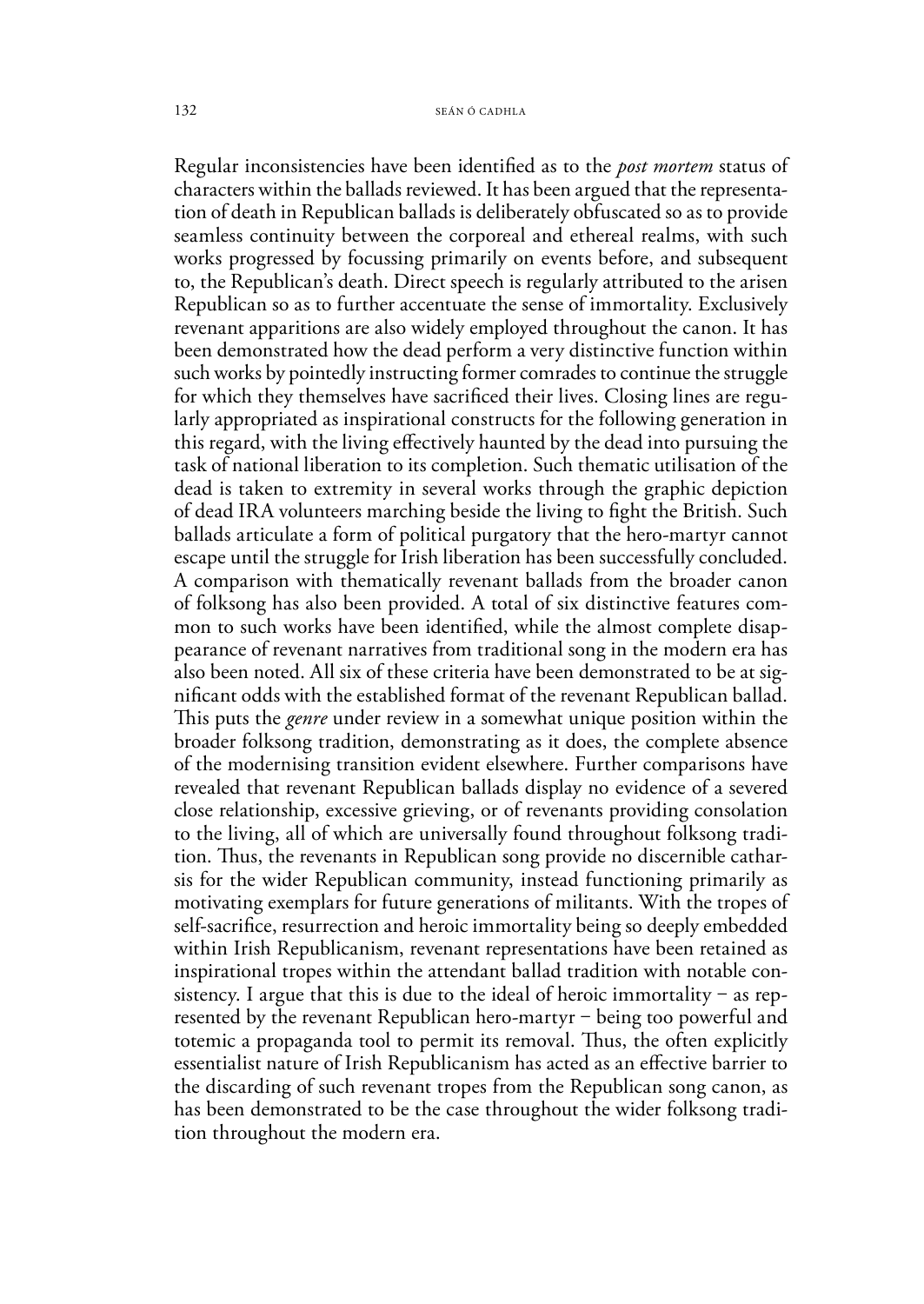#### *Works Cited*

Adams Gerry (1986), *The Politics of Irish Freedom*, Dingle, Brandon.

- Alonso Rogelio (2007), *The IRA and Armed Struggle*, Abington-New York, Routledge.
- Atkinson David (1991), "Wit Combats with Ballad Revenants: 'Proud Lady Margaret' and 'The Unquiet Grave' ", *Western Folklore* 50, 3, 231-254.
- Beresford David (1987), *Ten Men Dead: The Story of the 1981 Irish Hunger Strike*, London, Harper Collins.
- Bishop Patrick, Mallie Eamon (1987), *The Provisional IRA*, London, Corgi.
- Buchan David (1986), "Tall Tales and Revenants: A Morphology of Ghosts", *Western Folklore* 45, 2, 143-160.
- Coogan Tim Pat (1980), *On the Blanket*, Dublin, Wards River Press.
- Cronin Seán (1965), *The Story of Kevin Barry*, Cork, The National Publications Committee.
- Currie Mark, Taylor Max, eds (2011), *Dissident Irish Republicanism*, London, Continuum.
- Ellis Bill (1979), " 'I Wonder, I Wonder, Mother': Death and the Angels in Native American Balladry", *Western Folklore* 38, 3, 170-185.
- English Richard (2006), *Irish Freedom: The History of Irish Nationalism*, London, Macmillan.
- Flynn Barry (2011), *Pawns in the Game: Irish Hunger Strikes 1912-1981*, Cork, Collins Press.
- Frampton Martyn (2011), *Legion of the Rearguard*: *Dissident Irish Republicanism*, Dublin, Irish Academic Press.
- Hennessy Thomas (2013), *Hunger Strike: Margaret Thatcher's Battle With The IRA 1980-1981*, Newbridge, Irish Academic Press.
- Kearney Richard (1980-1981), "The IRA's Strategy of Failure", *The Crane Bag* 4, 2, 62-70.
- MacKillop James (2005), *Myths and Legends of the Celts*, London, Penguin.
- McCann May (2003), "Republican and 'Rebel' Song", *The Encyclopaedia of Ireland*, ed. by Brian Lalor, Dublin, Gill & Macmillan, 927-928.
- Moloney Ed (2002), *A Secret History of The IRA*, New York, W.W. Norton.
- Moreira James (2008), "Fictional Landscapes and Social Relations in Nineteenth-Century Broadside Ballads", *Ethnologies* 30, 2, 93-113.
- Munnelly Tom (1992-1993), "'They're There All The Same!': Supernatural Elements in Narrative Songs in the English Language in Ireland", *Béaloideas* 60-61, 173-196.
- Ó Broin Eoin (2009), *Sinn Féin and the Politics of Left Republicanism*, London, Pluto.
- Ó Cadhla Seán (2011) "Horses For Discourses?: The Transition From Oral To Broadside Narrative in 'Skewball' ", *Current Musicology* 94, 67-96.
- (2017), " 'Then to Death Walked, Softly Smiling': Violence and Martyrdom in Modern Irish Republican Ballads", *Ethnomusicology* 61, 2, 82-106.
- O'Brien Ellen (2003), "Irish Voices in Nineteenth Century English Street Ballads", *The Canadian Journal of Irish Studies* 2, 154-167.
- O'Donnell Ruán (2011), *Special Category: The IRA in English Prisons, Vol. 1: 1968- 1978*, Dublin, Irish Academic Press.
- O'Malley Pádraig (1990), *Biting at the Grave: The Irish Hunger Strikes and the Politics of Despair*, Boston, Beacon Press.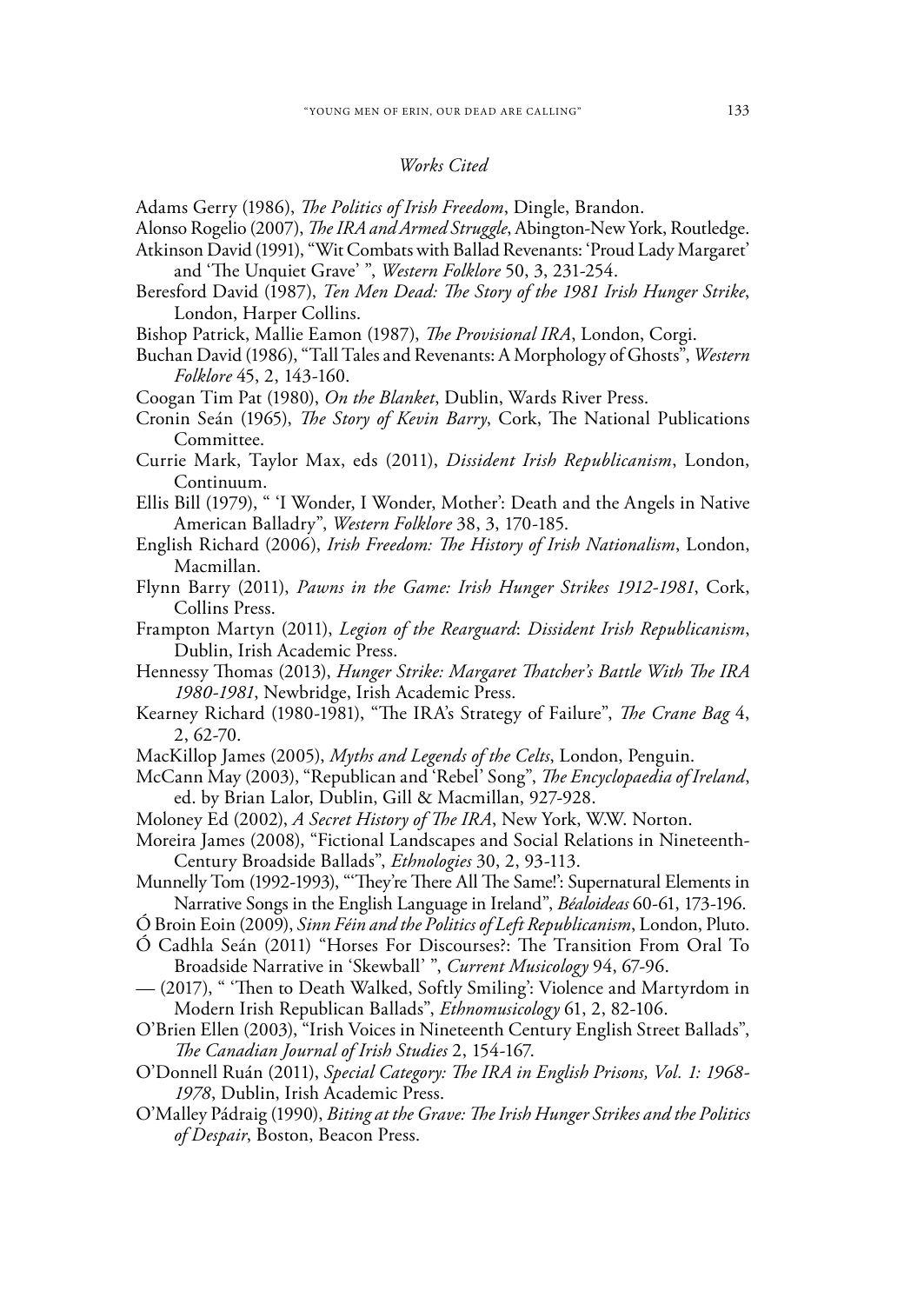- Pearse P.H. (1916), *Collected Works of Pádraic H. Pearse: Political Writings and Speeches*, Dublin-Cork-Belfast, Phoenix.
- Sanders Andrew (2011), *Inside the IRA: Dissident Republicans and the War for Legitimacy*, Edinburgh, Edinburgh UP.
- Shields Hugh (1972), "The Dead Lover's Return in Modern English Ballad Tradition", *Jahrbuch Für Volksliedforschung* 17, 98-114.
- (1992-1993), "Varieties of the Supernatural in Song", *Béaloideas* 60-61, 161-172.
- Sisson Elaine (2004), *Pearse's Patriots: St. Endas and the Cult of Boyhood*, Cork, Cork UP.

*Songs of Resistance* (2001), Dublin, Cló Saoirse/Irish Freedom Press.

- Sweeney George (2004), "Self-immolative martyrdom: Explaining the Irish hunger strike tradition", *Studies: An Irish Quarterly Review* 93, 371, 337-348.
- *The Easter Lily: Songs and Recitations of Ireland* (1964), 3, Cork, Coiste Foilseacháin Náisiúnta.
- *The Flag: Songs and Recitations of Ireland* (n.d.), 1, Cork, Coiste Foilseacháin Náisiúnta.
- *The Harp: Songs and Recitations of Ireland* (1960), 2, Cork, Coiste Foilseacháin Náisiúnta.
- Trinity College Dublin, <http://digitalcollections.tcd.ie/home/index.php?DRIS\_ ID=SamuelsBox5\_0620> (05/2017).
- Van Effelterre Katrien (2007), "The Return of the Dead: Revenants in Flemish Traditional and Contemporary Legends", *Folklore* 118, 1, 65-77.
- Zimmerman George (1967), *Songs of Irish Rebellion: Irish Political Ballads and Street Songs 1780-1900*, Hatboro, Folklore Associates.

#### *Policy Documents*

*Where Sinn Féin Stands* (1970), republished at <http://rsfnational.wordpress.com/ miscellaneous/rsf-policies/1970-where-sinn-fein-stands/> (05/2017).

## *Recordings*

The Irish Brigade (1983: Independent release), *The Roll of Honour*.

### *Websites*

<http://mudcat.org/> (05/2017). <http://www.bobbysandstrust.com/> (05/2017). <http://digitalcollections.tcd.ie/home/> (05/2017).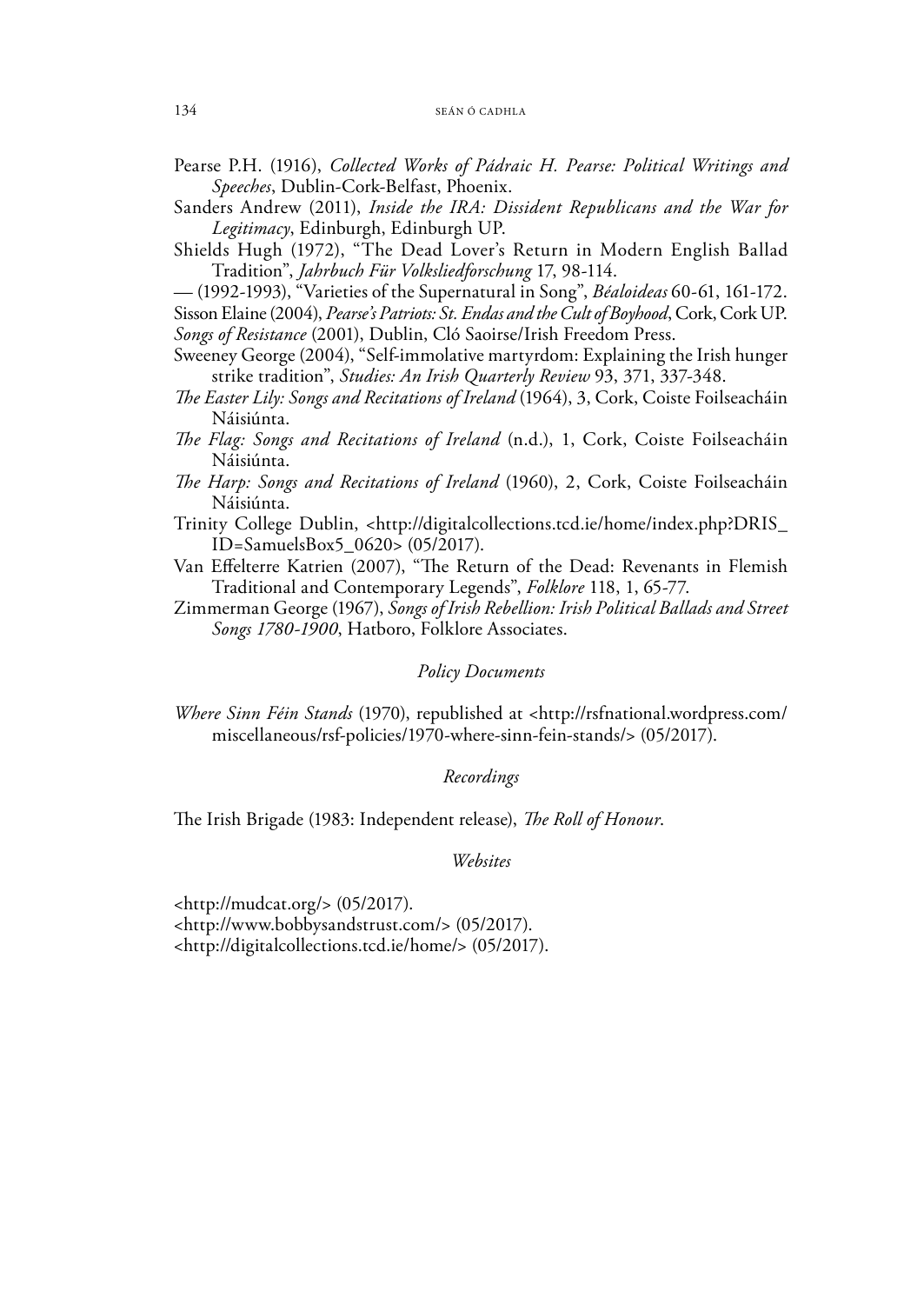*Appendix*<sup>44</sup>

## "Shall My Soul Pass Through Old Ireland?"

In a dreary Brixton prison where an Irish rebel lay. By his side a priest was standing, 'ere his soul should pass away. As he faintly murmured 'Father', as he clasped him by the hand. 'Tell me this before I die: Shall my soul pass through Ireland?'

Chorus: 'Shall my soul pass through old Ireland, pass through Cork's old city grand? Shall I see that old Cathedral, where Saint Patrick took his stand? Shall I see that little chapel, where I pledged my heart and hand? Tell me this before I die: Shall my soul pass through Ireland?'

'Was for loving dear old Ireland in this prison cell I lie. Was for loving dear old Ireland in this foreign land I die. Will you meet my little daughter? Will you make her understand? Tell me this before I die: Shall my soul pass through Ireland?'

(Chorus)

With his heart pure as a lily and his body sanctified. In that dreary British prison our brave Irish rebel died. Prayed the priest that wish be granted as in blessing raised his hand. 'Oh, Father grant this brave man's wish: may his soul pass through Ireland.'

(Chorus)

## "Take Me Home To Mayo"

Chorus:

Take me home to Mayo, across the Irish Sea. Home to dear old Mayo, where once I roamed so free. Take me home to Mayo, there let my body lie. Home at last in Mayo, beneath an Irish sky.

<sup>&</sup>lt;sup>44</sup> Copyright to reproduce the lyrics of "Brave Frank Stagg" and "Mairéad Farrell" has not been fully secured. Full texts are respectively available at: <http://mudcat.org/thread. cfm?threadid=32684> and <http://www.bobbysandstrust.com/multimedia/songs#18> (05/2017).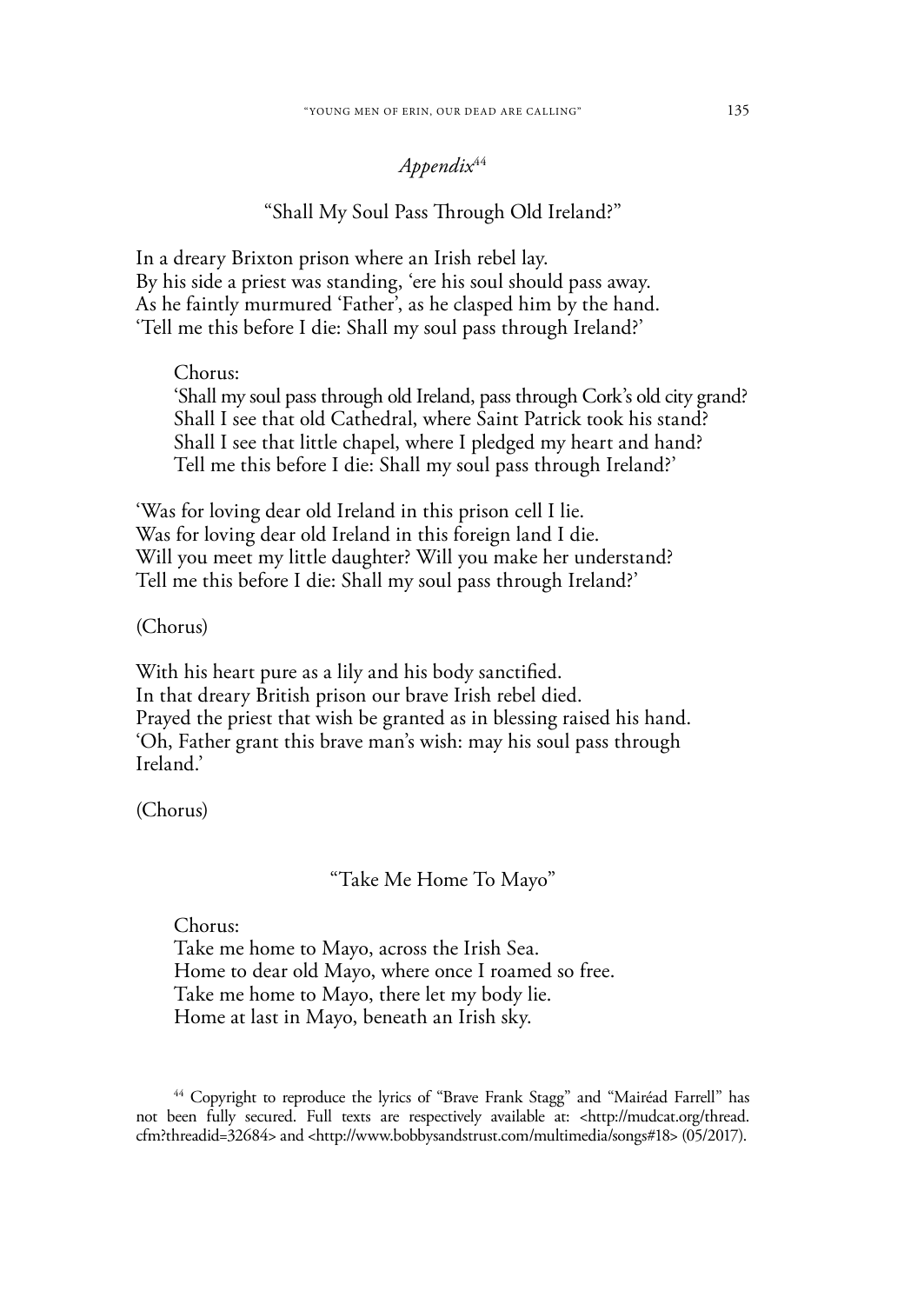My name is Michael Gaughan, from Ballina I came; I saw my people suffering and swore to break their chain. I raised the flag in England, prepared to fight or die. Far away from Mayo, beneath an Irish sky.

#### (Chorus)

My body cold and hungry, in Parkhurst Gaol I lie. For loving of my country, on hunger strike I die. I have just one last longing, I pray you'll not deny. Bury me in Mayo, beneath an Irish sky.

(Chorus)

## "Kevin Coen"

No more he'll roam the laneways he wandered as a lad, No more he'll welcome springtime as the green comes o'er the land, For he stood in the gap of danger to redeem his country's loss And he fell 'mid a hail of bullets on the road near Cassidy's Cross.

Chorus: When Ireland is a nation from sea to roaming sea; When we rid ourselves of Quislings and men are really free; Remember him with honour, remember him with pride, For he fought to free his country and for its cause he died.

He has gone to join the company of Sligo's gallant dead, The six men on Benbulbin's slopes who fought and nobly bled, Sheeran, Breheny, Gorman, Savage who bravely faced the foe, Are there to greet the dauntless soul of Rusheen's Kevin Coen.

#### (Chorus)

Get out of our country England and take your thugs away, For there are still men like Kevin in the Provo IRA, Who will face your hired killers and die if that must be, To establish peace with justice in a land that's truly free.

(Chorus)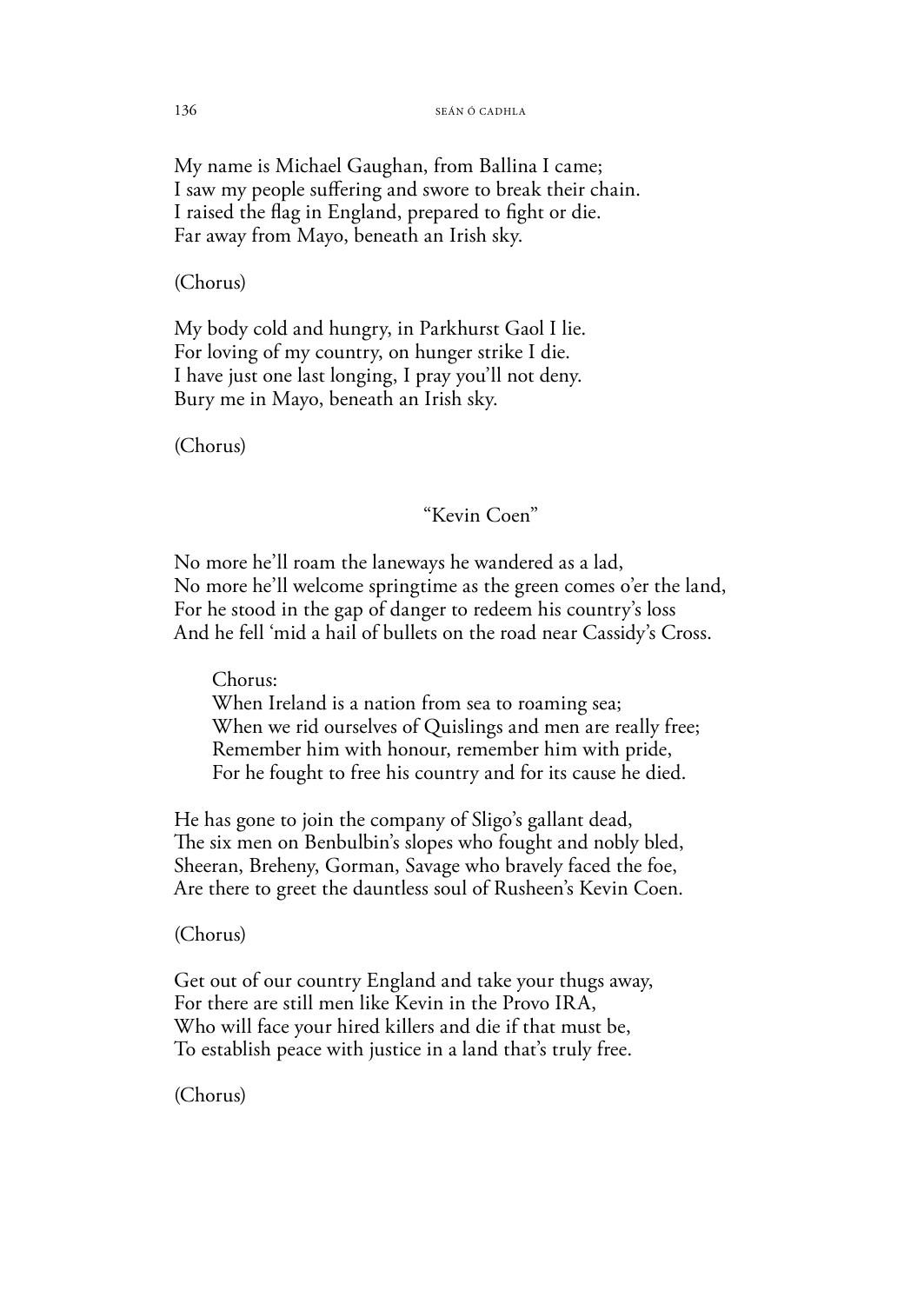## "Seán Sabhat From Garryowen"

It was on a dreary New Year's Eve as the shades of night came down, A lorry load of Volunteers approached the border town. There were men from Dublin and from Cork, Fermanagh and Tyrone, And the leader was a Limerick man, Seán Sabhat from Garryowen.

And as they moved along the street up to the barracks door, They scorned the danger they might face, their fate that lay in store. They were fighting for old Ireland to claim their very own, And the foremost of that gallant band was Sabhat from Garryowen.

But the sergeant spied their daring plan, he spied them through the door. The Sten guns and the rifles, a hail of death did pour. And when that awful night was passed two men lay cold as stone. There was one from near the border and one from Garryowen.

No more he will hear the seagull's cry o'er the murmuring Shannon tide. For he fell beneath a Northern sky, brave Hanlon by his side. They have gone to join that gallant band of Plunkett, Pearse and Tone, A martyr for old Ireland, Seán Sabhat from Garryowen.

## "The Ballad of John Greene"

All through the four kingdoms of Ireland There rises a loud swelling peal – A cry full of anger and sorrow, They have murdered our brave Johnnie Greene.

A prayer rises up from the faithful, The faithful in woe and in weal, Tonight amongst the martyrs of Erin, God rest you, brave Johnnie Greene.

You came to the red gap of danger, And never bent knee to the foe, You fought like a Gael and a soldier, For a cause that lay trampled low.

When the deathless Irish Republic Is rescued from slavery and shame,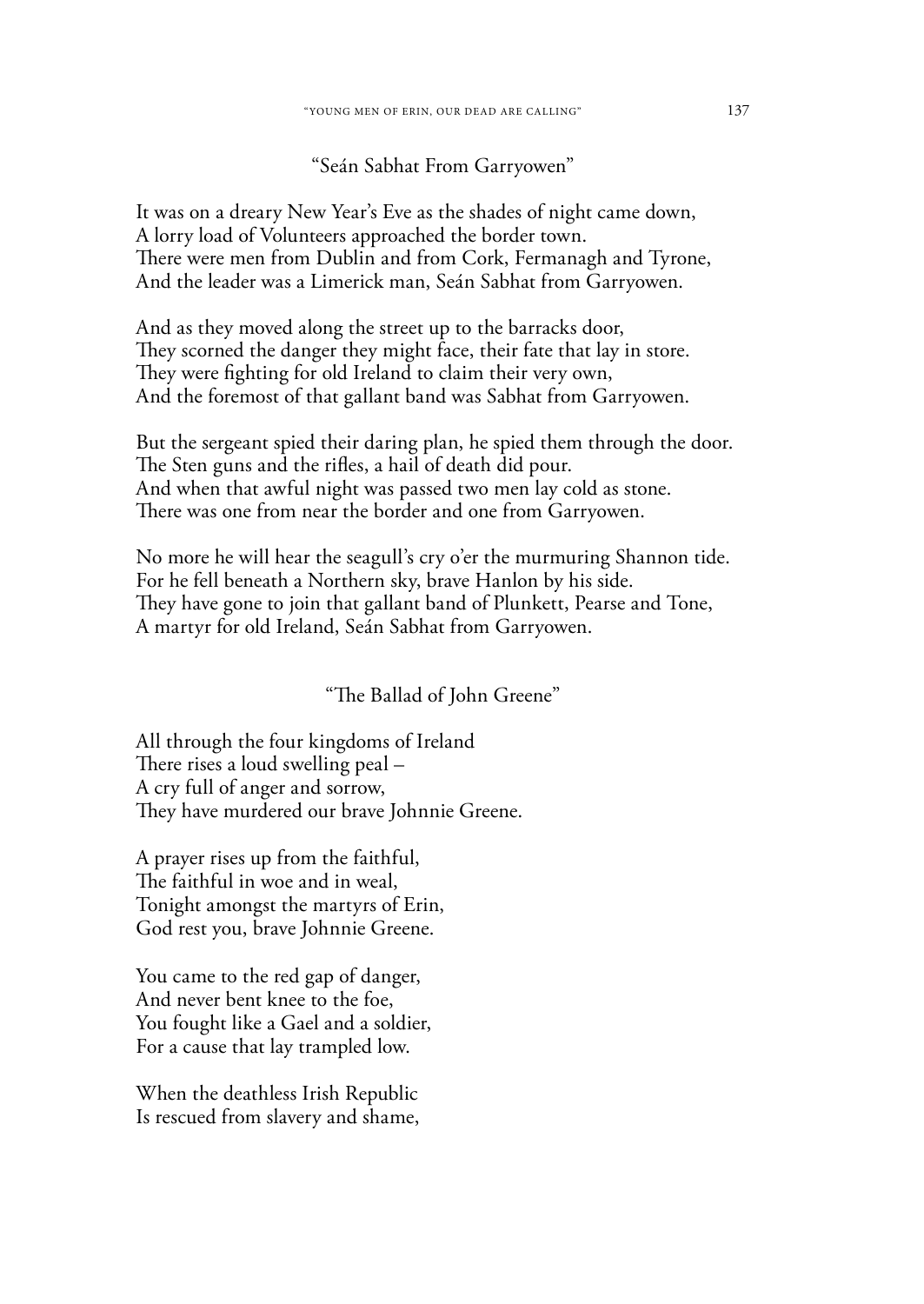We'll give you a place in her memory And a soldier's salute to her name.

And all Volunteers make answer When the foe in front of us yields, And we march to the dawnlight of freedom, You will lead us, brave Johnnie Greene.

## *"*Seán MacNeela and Tony D'Arcy"

Brave Tony D'Arcy, brave Seán MacNeela From storied Galway and proud Mayo, They have walked the ways of deathless heroes And have won the glory that martyrs know. We'll hold their deeds in our hearts forever, We'll call their names over land and sea. We'll tell their tales through generations By the glowing firesides of Ireland free.

Their lives they offered for *Poblacht na hÉireann* For truth and justice and stainless right. God give them rest in the Halls Eternal, For with hearts unbending they fought the fight. May Ashe be near them and brave MacSwiney And all who travelled the same hard road. Through the gloom and pain and the vale of shadows Where no bright hope star above them glowed.

They foe they fought was the foe of ages, The vile invader who laid us low, Whose empire strangles all peaceful nations, And robs the weak that itself may grow. While slaves in Ireland bow down to England And lower the flag that was floating high, Our best and bravest, and loved and dearest For *Poblacht na hÉireann* must fight and die.

Young men of Erin, our dead are calling To their living comrades in field and town, To join the standard of *Poblacht na hÉireann* And fight the forces of the British Crown.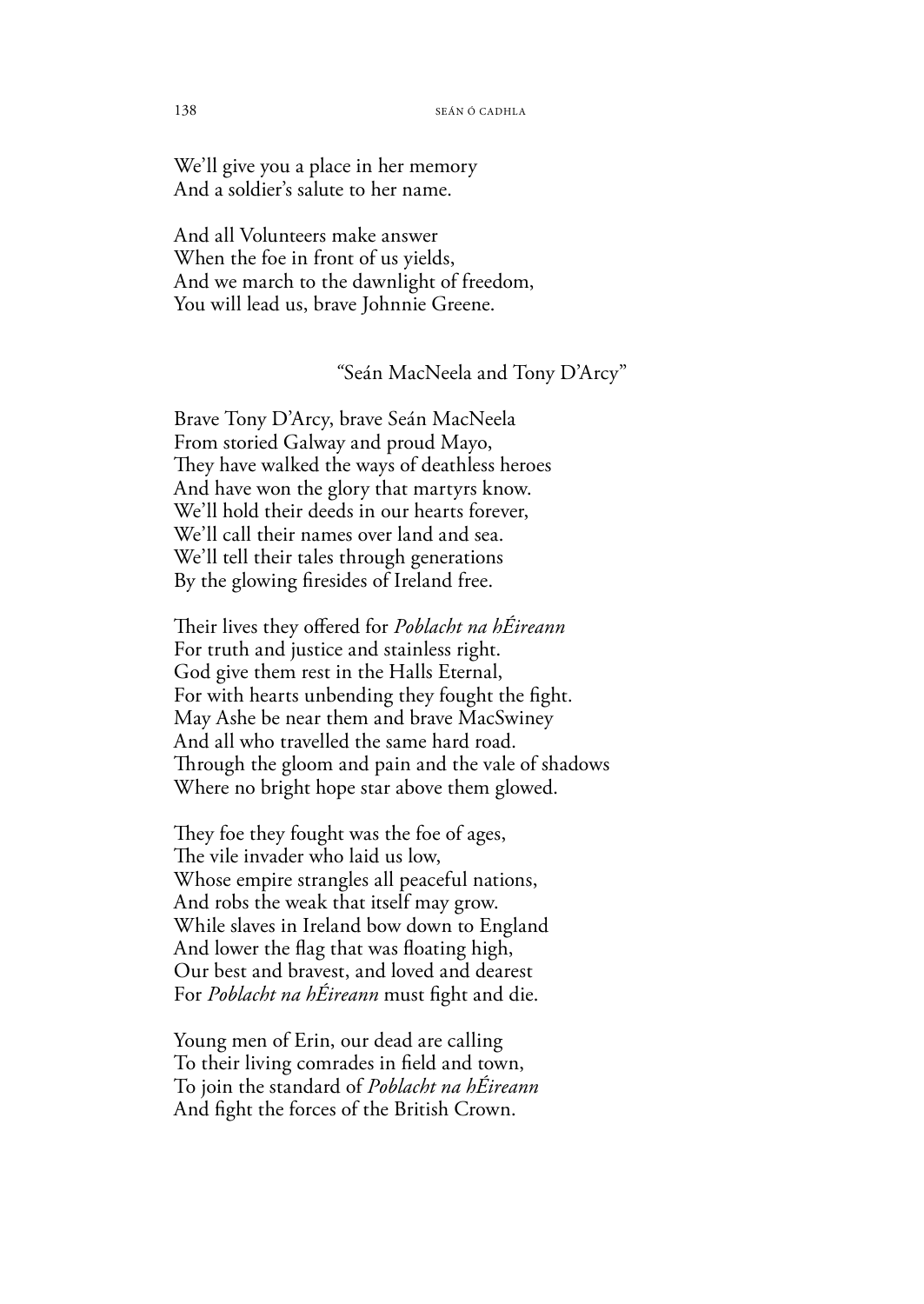Brave Tony D'Arcy, brave Seán MacNeela And all our heroes from sea to sea – We'll march beside you, 'til in joy and triumph We'll sing your praises in Ireland free.

## "Hughes Lives On Forever"

In Derry's hills they mourn a son, A brave young Irish soldier's gone. The flame he carried still burns on, For Hughes lives on forever.

> Chorus: Freedom's dawn has come at last, Judgement for injustice past. Your tyranny is dying fast, While Hughes lives on forever.

Guardian of the hill and dales, Tyrone and Derry loved him well. Though tortured in that H-Block cell, Hughes lives on forever.

### (Chorus)

The scourge of Ireland's enemies, The SAS and RUC. Unconquered still, your spirit's free, For Hughes lives on forever.

### (Chorus)

Brave Francis Hughes you're with us yet, Your murderers we'll not forget. They feared you then and they fear you yet, While Hughes lives on forever.

(Chorus)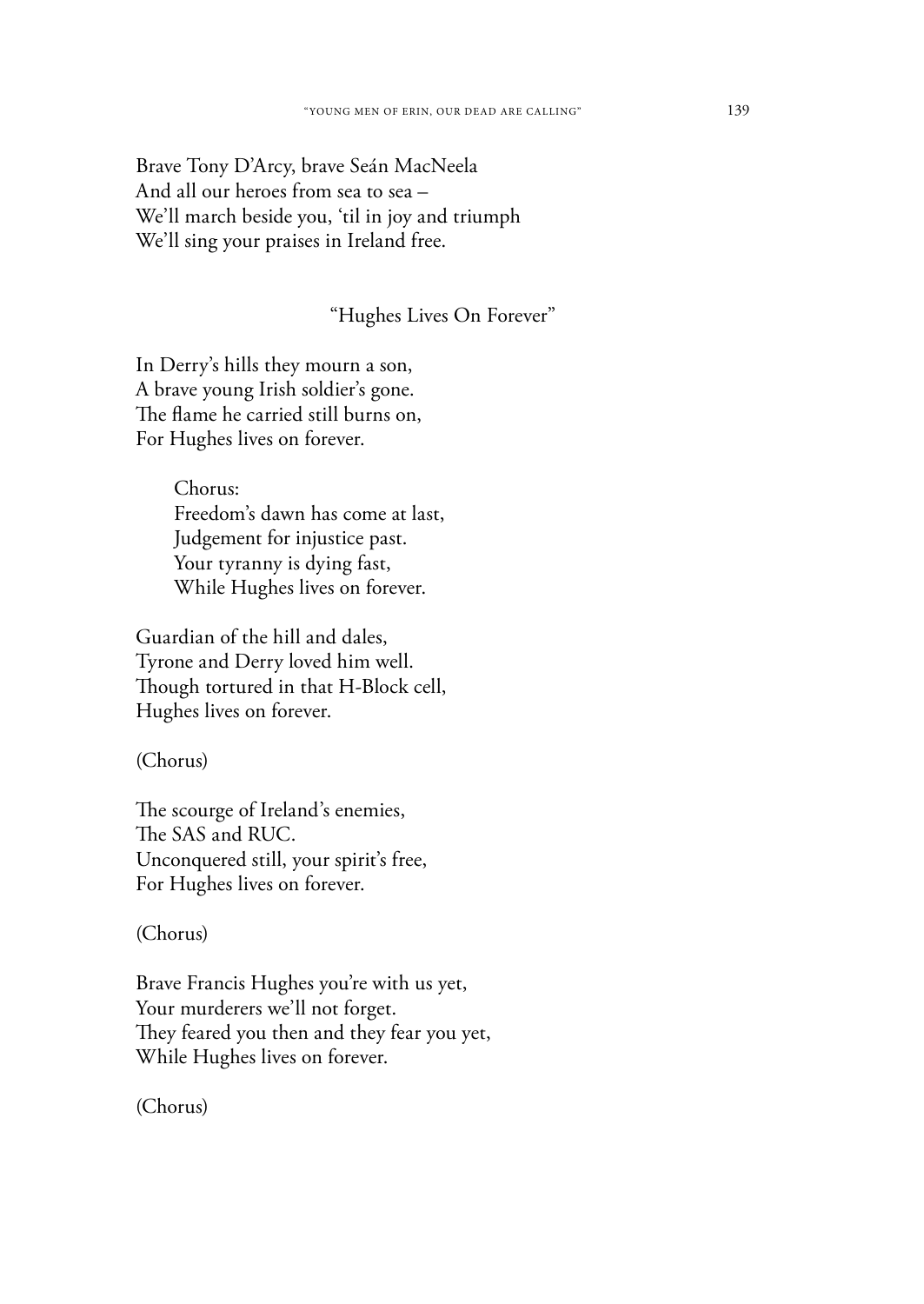#### 140 SEÁN Ó CADHLA

## "The Volunteer"

The gunfire split the still night air, from my side the blood flowed red, Informer's work had been well done, an ambush had been laid. My comrades turned back to my aid, I waved them on again, Escape for me was hopeless: why should they die in vain?

The soldiers soon around me stood, their unit I could guess, Their blackened faces could not disguise the hated SAS. "Finish him off!" I heard one say as a gun moved towards my head, "Tomorrow they'll all sing of another Fenian dead."

"Just drop those guns down gently" a voice called from the dark. They turned and fired a volley, but it seemed they missed their mark. A stranger stood before them now, with eyes that seemed alight. The cowards turned and quickly fled as he raised his Armalite.

His face, somewhere I'd seen before, though I couldn't tell just where, But I knew from his green battledress that he was a volunteer. He never said a word to me as we moved off through the night, I was hoisted across his shoulders, a burden that seemed light.

"You'll be safe here", at last he said, as a cottage door drew near. "They're friends of mine, though we haven't met for many's a lonely year." He laid me gently down beside a wall of slate and stone. I turned to thank my comrade brave, but I found I was alone.

When next I woke, I found myself with a family staunch and true, I told them of my comrade strange, but it seemed they already knew. I gazed upon that parlour wall, and things came clear at last, And I thought of songs and of stories heard often in the past.

And I knew then that our struggle was a fight we could not lose, For beneath his picture there I read "In memory of Francis Hughes."

## "Martin Hurson"

Among the hills of green Tyrone an Irish soldier lies. The youthful Martin Hurson who for Ireland gave his life. To uphold his country's dignity he followed Bobby Sands On hunger strike for human rights, 'til death he took his stand.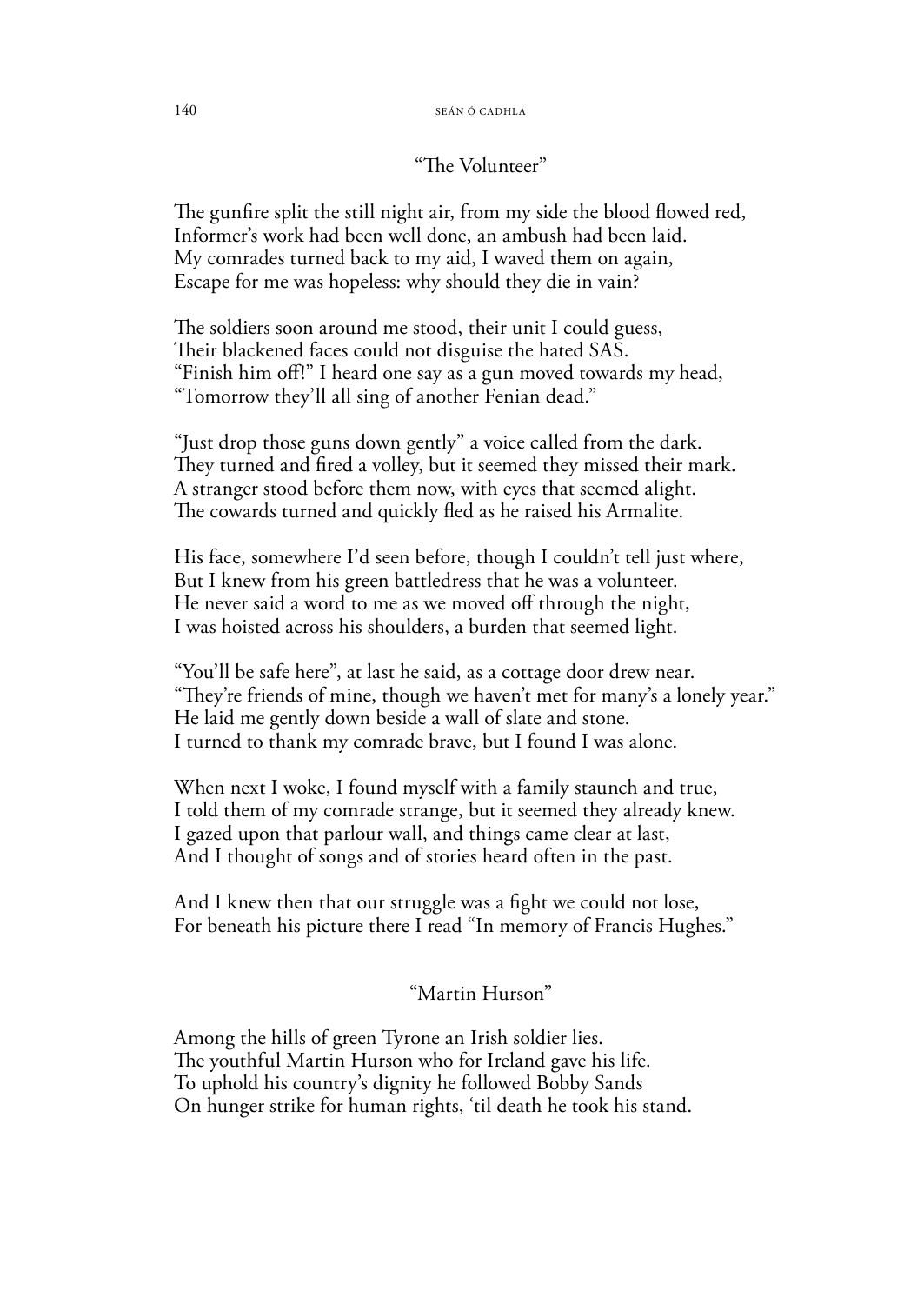Through dreary days in that H-Block cage, my thoughts returned to you. Though beaten low by a savage foe, your memory saw me through. In tortured nights you're prayers brought light and soothed fears and pain. And though I'm gone you must fight on 'til Ireland is free again.

Now gaunt and pale in my H-Block cell, my heart still burns aflame. In fondest dreams I drilled it seems among your hills again. A guiding light to lead the fight to free my green Tyrone. The voice of truth for Irish youth to crush the British throne.

Farewell my native green Tyrone and you sweet Bernadette. My parents and companions brave, I'm watching over you yet. Of Cappagh's braes, my childhood days, fond memories I recall. And so adieu to the land I love true, *a chairde, slán go fóill*.

## "Fergal Óg O'Hanlon"

I met a lad near Clones town, A freedom fighter of renown, Who fought and laid his young life down, Brave Fergal Óg O'Hanlon.

His eyes were bright with freedom's glow, As when on earth he walked below, And with his comrades faced the foe, Brave Fergal Óg O'Hanlon.

'God save you kindly', I did say, 'Have you a message to convey?' 'I have' said he – 'Fight on and pray For Fergal Óg O'Hanlon.'

'At Brookeborough we fought and died, Seán Sabhat and I fell side by side, And now we've joined with joy and pride, The hosts of Count O'Hanlon.'

Near Clones town he said farewell, He vanished in an Ulster dell, But forever in our hearts shall dwell, Young Fergal Óg O'Hanlon.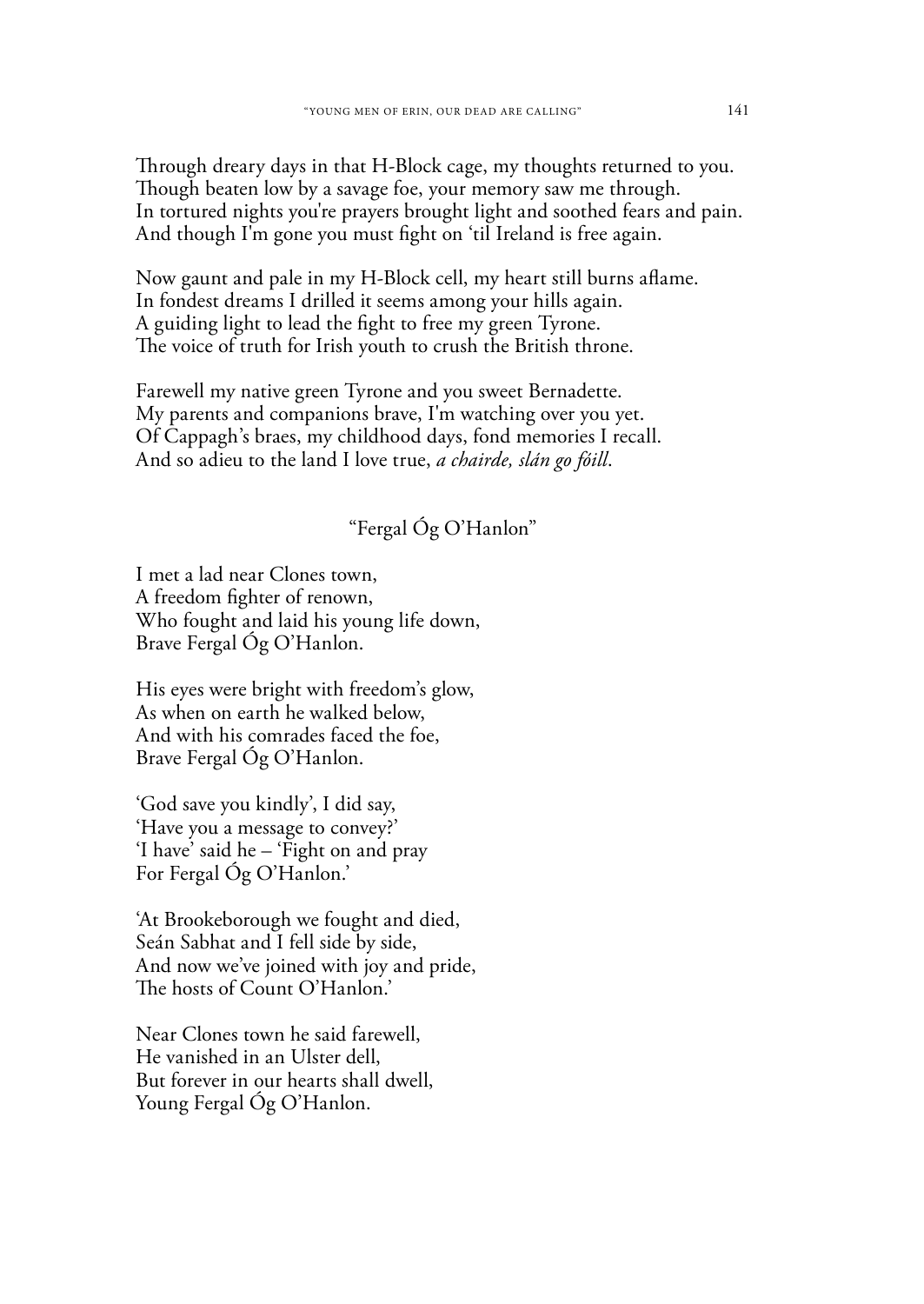## "The Roll of Honour"

Chorus: Read the roll of honour for Ireland's bravest men. We must be united in memory of the ten. England you're a monster, don't think that you have won. We will never be defeated while Ireland has such sons.

In those dreary H-Block cages, ten brave young Irishmen lay. Hungering for justice as their young lives ebbed away. For their rights as Irish soldiers and to free their native land, They stood beside their leader - the gallant Bobby Sands.

(Chorus)

Now they mourn Hughes in Bellaghy, Ray McCreesh in Armagh's hills. In those narrow streets of Derry they miss O'Hara still. They so proudly gave their young lives to break Britannia's hold. Their names will be remembered as history unfolds.

(Chorus)

Through the war torn streets of Ulster the black flags did sadly wave. To salute ten Irish martyrs the bravest of the brave. Joe McDonnell, Martin Hurson, Kevin Lynch, Kieran Doherty, They gave their lives for freedom with Thomas McElwee.

#### (Chorus)

Michael Devine from Derry, you were the last to die. With your nine brave companions with the martyred dead you lie. Your souls cry out: 'Remember! Our deaths were not in vain! Fight on and make our homeland a nation once again!'

(Chorus)

"A Call From The Prison Graves"

In prison graves we sleep in death, we cannot battle more. We fought the fight 'til our last breath, the stress and brunt we bore. Now with life still in your veins, with manhood's eager heart, Before the flame we kindled wanes, we charge you, do your part.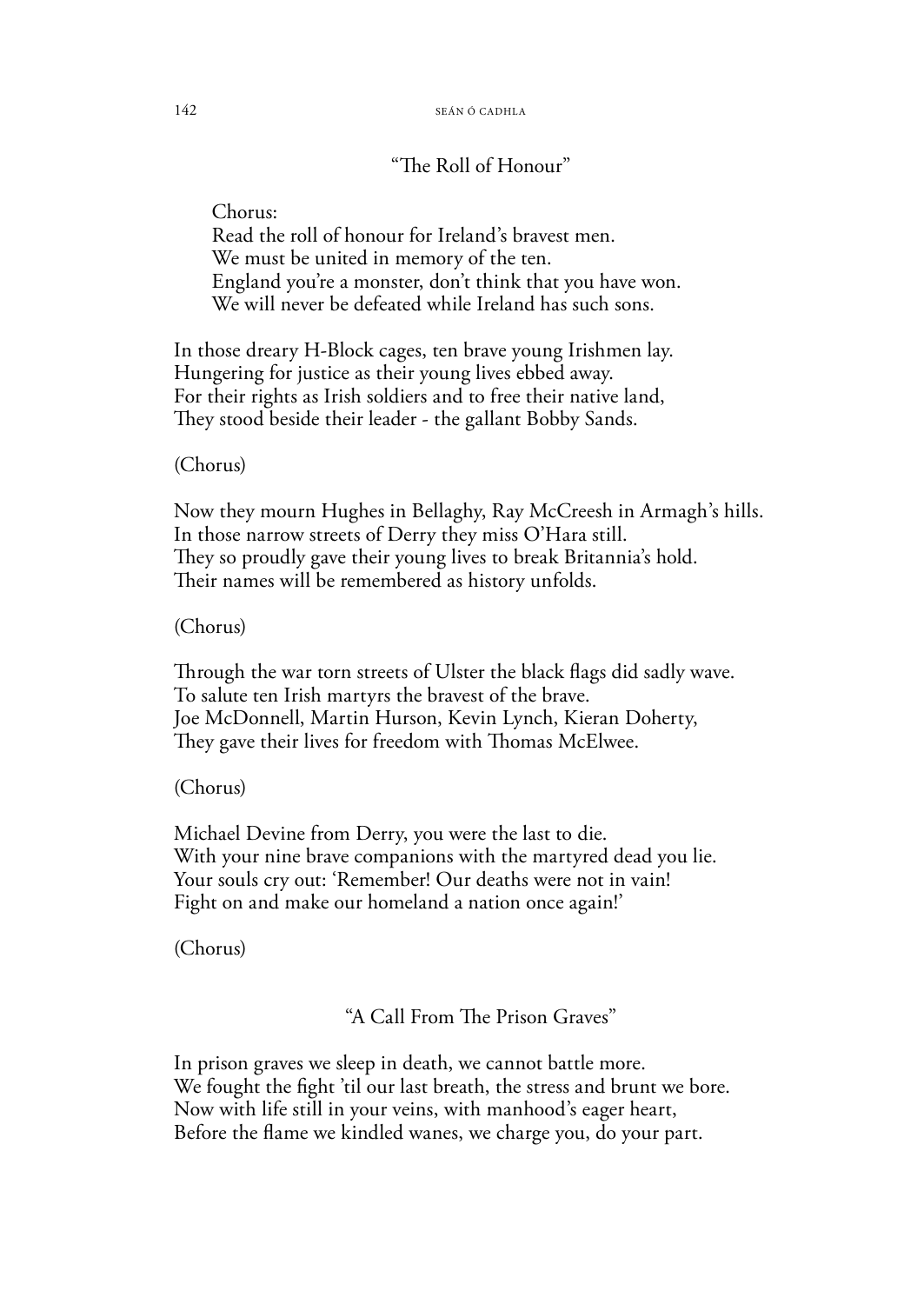The creed our blood rebaptised – then will you not serve it too? We cannot man the breach again, 'tis you must dare and do. Oh, what is life that you should pause or fear to cast behind? Life consecrate to some high cause alone doth purpose find.

From our cold hands then take the sword, complete what we began. By daring deed and fearless word, the sacred fire still fan. Beside you in your columns proud we martyred ones will walk. You, strong with life, we in our shroud, the tyrant still will baulk.

But should you fail – ah, God who gave us strength to strike the blow, We each within our blood-soaked grave, your shame will curse and know; And we will a fiercer pain than sting of England's lead, If you betray, for ease or gain, the trust of martyred dead.

## "Dark Rosaleen's Last Chaplet"

Forty feet deep they dug his grave, toll the bells of Ireland, toll. They buried the man who Ireland would save but none could bury his soul. Forty feet of Irish earth, the true heart of Pearse they covered, But over the city that gave him birth, the wind of his spirit hovered.

His soul sailing under the morning star heard the desecrate city sigh, And bearing his brother's soul afar, the red wind of death rushed by. The winds of Ireland met up there, at dawn they met and at dark, O'Hanrahan's soul on their wings they bore and the soul of Thomas Clarke.

The watchers down in the city heard MacDonough's soul go by, But hardly his sleeping children stirred so gently he passed them nigh. The souls of Daly and John McBride in the mist with Mallin's went, And the Lord bade the soul of Thomas ride on His wind with Eamon Kent.

And the Lord was for Joseph Plunkett grieved and said 'I have a care for thee, Since many a crown was for Ireland weaved like one that was wove for me. Men knew that I broke not the bruised reed, yet they would not let me live. My way was hard for My sons indeed and My mind is to forgive.'

'I saw Colbert chose a felon's path that a comrade might go free. And much is pardoned to one that hath loved another as much as he.' The twelve winds of Erin went to find the scattered souls of the rest, And Heuston was found by the grey-green winds, the wind the wild birds love best.'